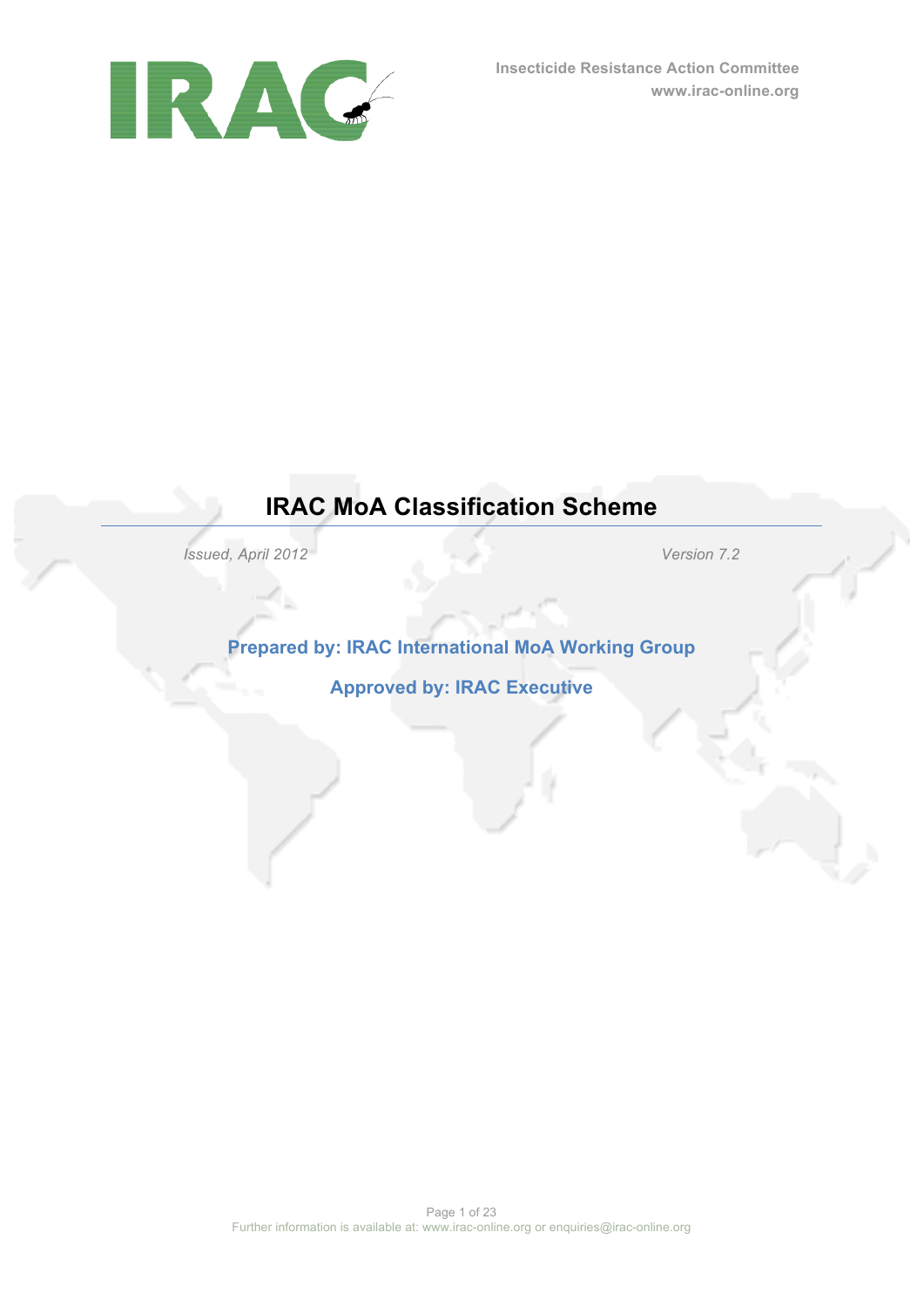## **Contents:**

|  | 3. MoA, Target-site resistance and Cross-resistance 3             |  |
|--|-------------------------------------------------------------------|--|
|  | 4. Use of alternations or sequences of different MoAs 3           |  |
|  |                                                                   |  |
|  |                                                                   |  |
|  | 6.1 Rules for inclusion of a compound in the MoA list 4           |  |
|  |                                                                   |  |
|  | 6.4 Criteria for descriptors of the quality of MoA information 11 |  |
|  |                                                                   |  |
|  | 6.5 General notes & MoA Classification Scheme Updates 12          |  |

## **Appendix 1**

| Product labels: Indication of MoA of active ingredient and accompanying |  |
|-------------------------------------------------------------------------|--|
|                                                                         |  |

## **Appendix 2**

| IRM principles recommended and endorsed by IRAC 14 |  |
|----------------------------------------------------|--|
|                                                    |  |

## **Appendix 3**

|--|--|

## **Appendix 4**

| Procedure for allocation of new insecticidal materials to the MoA |
|-------------------------------------------------------------------|
|                                                                   |

## **Appendix 5**

Active Ingredients in alphabetical order with their MOA Classification ............21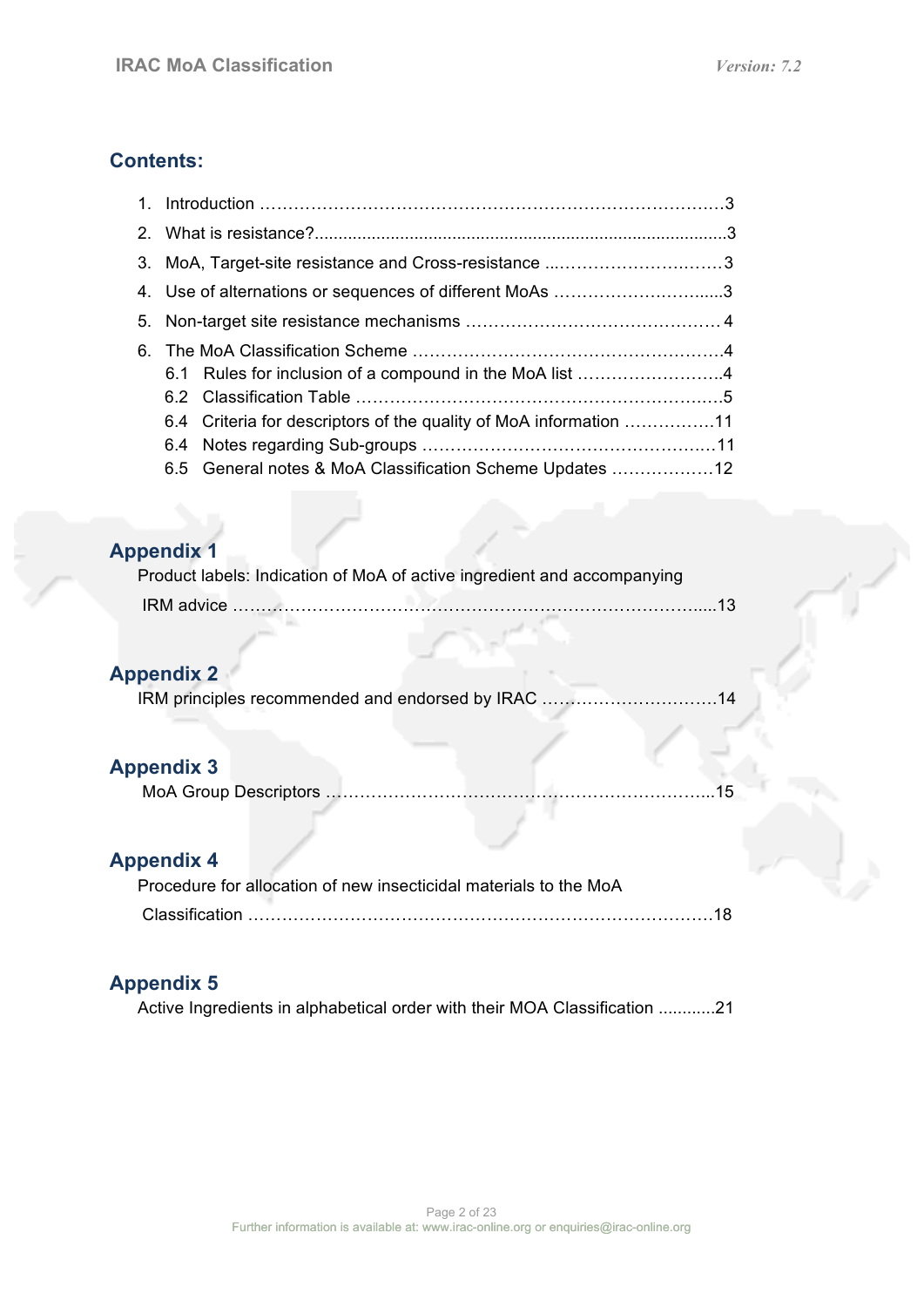## **1. Introduction**

The IRAC Mode of Action (MoA) classification provides growers, advisors, extension staff, consultants and crop protection professionals with a guide to the selection of insecticides or acaricides for use in an effective and sustainable insecticide or acaricide resistance management (IRM) strategy. In addition to presenting the MoA classification, this document outlines the background to, and purposes of, the classification list, and provides guidance on how it is used for IRM purposes. The list is reviewed and re-issued at intervals, as required.

### **2. What is resistance?**

Resistance to insecticides may be defined as '*a heritable change in the sensitivity of a pest population that is reflected in the repeated failure of a product to achieve the expected level of control when used according to the label recommendation for that pest species*' (IRAC). This definition differs slightly from others in the literature, but IRAC believes it represents the most accurate practical definition of relevance to growers. Resistance arises through the over-use or misuse of an insecticide or acaricide against a pest species and results from the selection of resistant forms of the pest and the consequent evolution of populations that are resistant to that insecticide or acaricide.

### **3. MoA, Target-site resistance and Cross-resistance**

In the majority of cases, not only does resistance render the selecting compound ineffective but it often also confers cross-resistance to other chemically related compounds. This is because compounds within a specific chemical group usually share a common target site within the pest, and thus share a common MoA. It is common for resistance to develop that is based on a genetic modification of this target site. When this happens, the interaction of the selecting compound with its target site is impaired and the compound loses its pesticidal efficacy. Because all compounds within the chemical sub-group share a common MoA, there is a high risk that the resistance that has developed will automatically confer crossresistance to all compounds in the same sub-group. It is this concept of cross-resistance within a family of chemically related insecticides or acaricides that is the basis of the IRAC MoA classification.

### **4. Use of alternations or sequences of different MoAs**

The objective of successful Insecticide Resistance Management (IRM) is to prevent or delay the evolution of resistance to insecticides, or to help regain susceptibility in insect pest populations in which resistance has already arisen. Effective IRM is thus an important element in maintaining the efficacy of valuable insecticides. It is important to recognize that it is usually easier to proactively prevent resistance from occurring than it is to reactively regain susceptibility. Nevertheless, the IRAC MoA classification will always provide valuable guidance to the design of effective IRM strategies.

Experience has shown that all effective insecticide or acaricide resistance management strategies seek to minimise the selection for resistance from any one type of insecticide or acaricide. In practice, alternations, sequences or rotations of compounds from different MoA groups provide a sustainable and effective approach to IRM. This ensures that selection from compounds in any one MoA group is minimised. The IRAC classification in this document is provided as an aid to insecticide selection for these types of IRM strategies.

Applications are often arranged into MoA spray windows or blocks that are defined by the stage of crop development and the biology of the pest(s) of concern. Local expert advice should always be followed with regard to spray windows and timings. Several sprays of a compound may be possible within each spray window, but successive generations of the pest should not be treated with compounds from the same MoA group.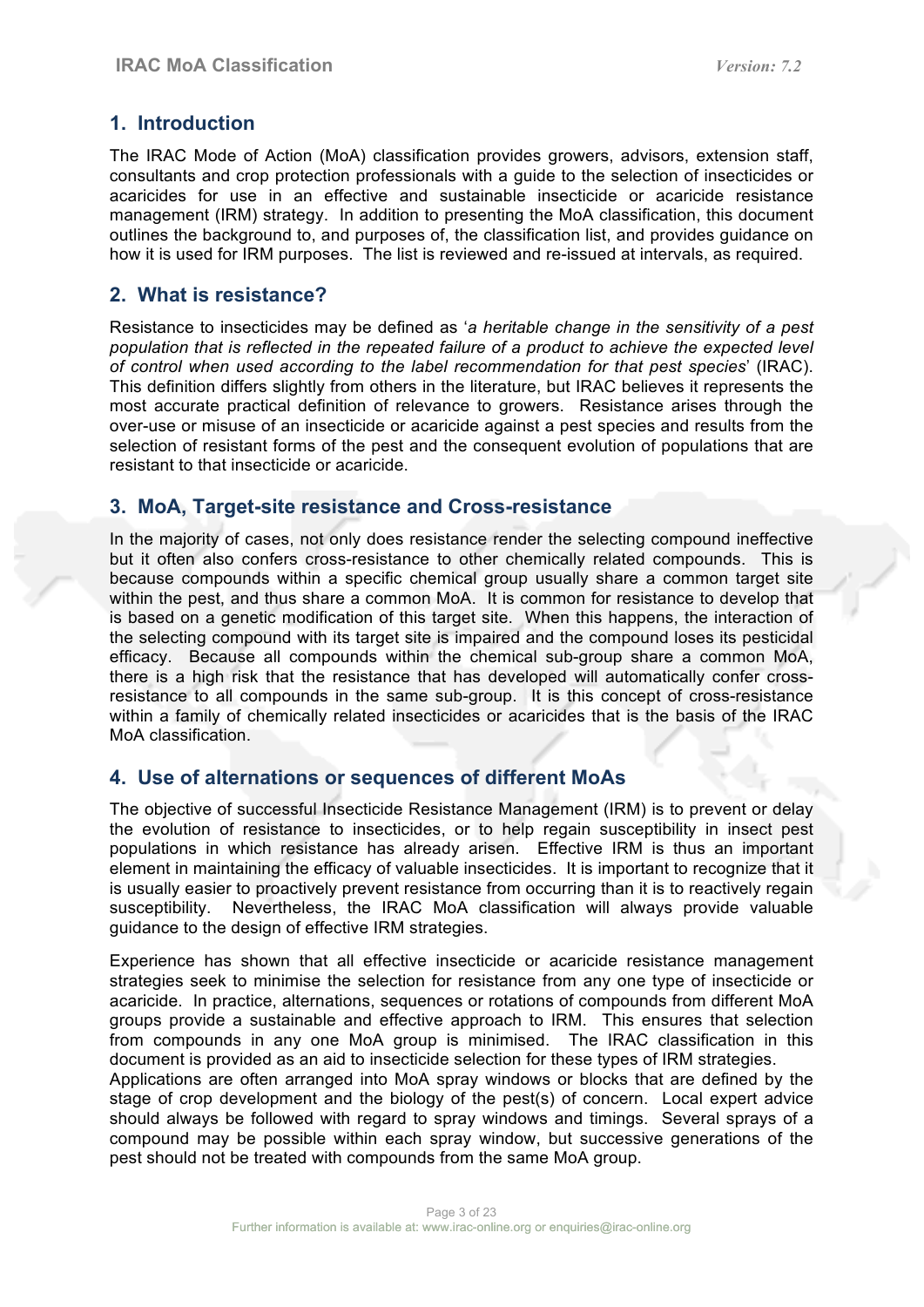## **5. Non-target site resistance mechanisms**

It is fully recognized that resistance of insects and mites to insecticides and acaricides can, and frequently does, result from enhanced metabolism by enzymes within the pest. Such metabolic resistance mechanisms are not linked to any specific site of action classification and therefore they may confer resistance to insecticides in more than one IRAC MoA group. Where such metabolic resistance has been characterized and the cross-resistance spectrum is known, it is possible that certain alternations, sequences or rotations of MoA groups cannot be used. Similarly, mechanisms of reduced penetration of the pesticide into the pest, or behavioural changes of the pest may also confer resistance to multiple MoA groups. Where such mechanisms are known to give cross-resistance between MoA groups, the use of insecticides should be modified appropriately.

Where the resistance mechanism(s) is unknown, the intelligent use of alternations, sequences or rotations of compounds from different MoA classes remains an entirely viable resistance management technique, since such a practice will always minimise selection pressures.

## **6. The MoA Classification Scheme**

The MOA classification scheme developed and endorsed by IRAC is based on the best available evidence of the MoA of available insecticides. Details of the listing have been agreed by IRAC companies and approved by internationally recognized industrial and academic insect toxicologists and biochemists.

It is our aim to ensure that insecticide and acaricide users are aware of MoA groups and that they have a sound basis on which to implement season-long, sustainable resistance management through the effective use of alternations, sequences or rotations of insecticides with different modes of action. To help delay resistance, it is strongly recommended that growers also integrate other control methods into insect or mite control programmes. Further advice is given in Appendix 2.

Note: Inclusion of a compound in the MoA list does not necessarily signify regulatory approval.

## **6.1. Rules for inclusion of a compound in the MoA list**

- Chemical nomenclature is based on that appearing in *The Pesticide Manual*, 15th edition, November 2009, Ed. C.D.S. Tomlin, published by The British Crop Protection Council. ISBN 9781901396188
- To be included in the active list, compounds must have, or be very close to having, a minimum of one registered use in at least one country.
- In any one MoA classification sub-group, where more than one active ingredient in that chemical sub-group is registered for use, the chemical sub-group name is used.
- In any one MoA classification sub-group, where only one active ingredient is registered for use, the name of that exemplifying active ingredient is used
- Where more than one chemical sub-group or exemplifying active ingredient appears in a single MoA group, each is named according to the above rules, with chemical subgroups having precedence over single active ingredients.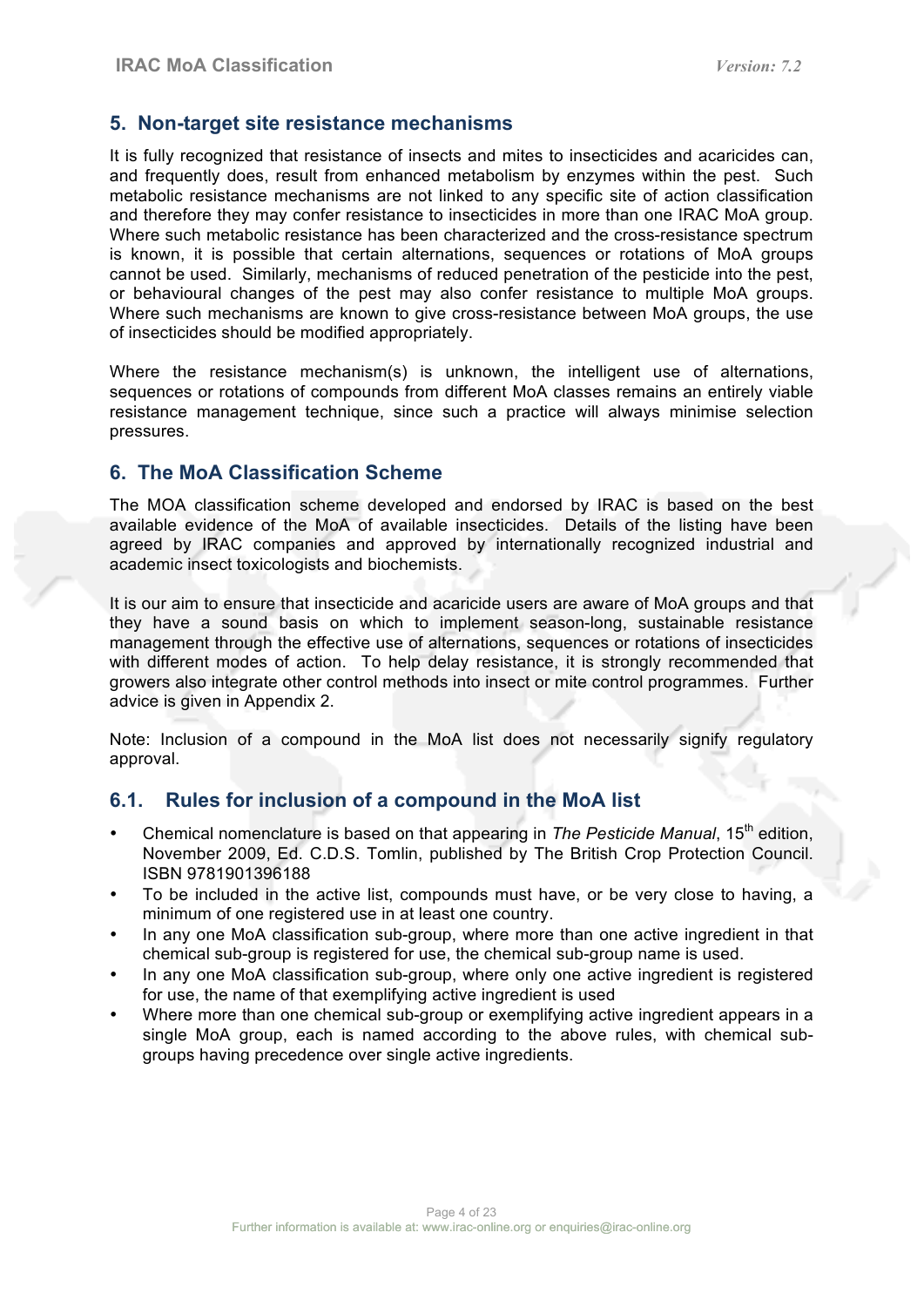## **6.2. Classification Table**

e in

| IRAC MoA Classification v 7.2, February 2012 <sup>1</sup>                                                                                                                                                                                                  |                                                                          |                                                                                                                                                                                                                                                                                                                                                                                                                                                                                                                                                                                                                                                                                                                                                                                                                                                                                                                                                                 |  |  |
|------------------------------------------------------------------------------------------------------------------------------------------------------------------------------------------------------------------------------------------------------------|--------------------------------------------------------------------------|-----------------------------------------------------------------------------------------------------------------------------------------------------------------------------------------------------------------------------------------------------------------------------------------------------------------------------------------------------------------------------------------------------------------------------------------------------------------------------------------------------------------------------------------------------------------------------------------------------------------------------------------------------------------------------------------------------------------------------------------------------------------------------------------------------------------------------------------------------------------------------------------------------------------------------------------------------------------|--|--|
| <b>Main Group and</b><br><b>Primary Site of</b><br><b>Action</b>                                                                                                                                                                                           | <b>Chemical Sub-group</b><br>or exemplifying<br><b>Active Ingredient</b> | <b>Active Ingredients</b>                                                                                                                                                                                                                                                                                                                                                                                                                                                                                                                                                                                                                                                                                                                                                                                                                                                                                                                                       |  |  |
| $1*$<br>Acetylcholinesterase<br>(AChE) inhibitors<br>Nerve action                                                                                                                                                                                          | 1A<br>Carbamates                                                         | Alanycarb, Aldicarb, Bendiocarb, Benfuracarb,<br>Butocarboxim, Butoxycarboxim, Carbaryl, Carbofuran,<br>Carbosulfan, Ethiofencarb, Fenobucarb, Formetanate,<br>Furathiocarb, Isoprocarb, Methiocarb, Methomyl,<br>Metolcarb, Oxamyl, Pirimicarb, Propoxur, Thiodicarb,<br>Thiofanox, Triazamate, Trimethacarb, XMC, Xylylcarb                                                                                                                                                                                                                                                                                                                                                                                                                                                                                                                                                                                                                                   |  |  |
| {Strong evidence that<br>action at this protein is<br>responsible for<br>insecticidal effects}<br>Please see footnotes for<br>further information on the<br>use of compounds<br>between sub-groups                                                         | 1B<br>Organophosphates                                                   | Acephate, Azamethiphos, Azinphos-ethyl, Azinphos-<br>methyl, Cadusafos, Chlorethoxyfos, Chlorfenvinphos,<br>Chlormephos, Chlorpyrifos, Chlorpyrifos-methyl,<br>Coumaphos, Cyanophos, Demeton-S-methyl,<br>Diazinon, Dichlorvos/ DDVP, Dicrotophos,<br>Dimethoate, Dimethylvinphos, Disulfoton, EPN,<br>Ethion, Ethoprophos, Famphur, Fenamiphos,<br>Fenitrothion, Fenthion, Fosthiazate, Heptenophos,<br>Imicyafos, Isofenphos, Isopropyl O-<br>(methoxyaminothio-phosphoryl) salicylate, Isoxathion,<br>Malathion, Mecarbam, Methamidophos, Methidathion,<br>Mevinphos, Monocrotophos, Naled, Omethoate,<br>Oxydemeton-methyl, Parathion, Parathion-methyl,<br>Phenthoate, Phorate, Phosalone, Phosmet,<br>Phosphamidon, Phoxim, Pirimiphos- methyl,<br>Profenofos, Propetamphos, Prothiofos, Pyraclofos,<br>Pyridaphenthion, Quinalphos, Sulfotep, Tebupirimfos,<br>Temephos, Terbufos, Tetrachlorvinphos, Thiometon,<br>Triazophos, Trichlorfon, Vamidothion |  |  |
| $\mathbf{2}$<br><b>GABA-gated chloride</b><br>channel antagonists                                                                                                                                                                                          | 2A<br>Cyclodiene<br>organochlorines                                      | Chlordane, Endosulfan                                                                                                                                                                                                                                                                                                                                                                                                                                                                                                                                                                                                                                                                                                                                                                                                                                                                                                                                           |  |  |
| Nerve action<br>{Strong evidence that<br>action at this protein is<br>responsible for<br>insecticidal effects}                                                                                                                                             | 2B<br>Phenylpyrazoles<br>(Fiproles)                                      | Ethiprole, Fipronil                                                                                                                                                                                                                                                                                                                                                                                                                                                                                                                                                                                                                                                                                                                                                                                                                                                                                                                                             |  |  |
| $3*$<br>Sodium channel<br>modulators<br>Nerve action<br>{Strong evidence that<br>action at this protein is<br>responsible for<br>insecticidal effects}<br>Please see footnotes for<br>further information on the<br>use of compounds<br>between sub-groups | 3A<br>Pyrethroids<br>Pyrethrins                                          | Acrinathrin, Allethrin, d-cis-trans Allethrin, d-trans<br>Allethrin, Bifenthrin, Bioallethrin, Bioallethrin S-<br>cyclopentenyl isomer, Bioresmethrin, Cycloprothrin,<br>Cyfluthrin, beta-Cyfluthrin, Cyhalothrin, lambda-<br>Cyhalothrin, gamma-Cyhalothrin, Cypermethrin,<br>alpha-Cypermethrin, beta-Cypermethrin, theta-<br>cypermethrin, zeta-Cypermethrin, Cyphenothrin, (1R)-<br>trans- isomers], Deltamethrin, Empenthrin (EZ)- (1R)-<br>isomers], Esfenvalerate, Etofenprox, Fenpropathrin,<br>Fenvalerate, Flucythrinate, Flumethrin, tau-<br>Fluvalinate, Halfenprox, Imiprothrin, Kadethrin,<br>Permethrin, Phenothrin [(1R)-trans- isomer],<br>Prallethrin, Pyrethrins (pyrethrum), Resmethrin,<br>Silafluofen, Tefluthrin, Tetramethrin, Tetramethrin<br>[(1R)-isomers], Tralomethrin, Transfluthrin,                                                                                                                                             |  |  |
|                                                                                                                                                                                                                                                            | 3B<br><b>DDT</b><br>Methoxychlor                                         | <b>DDT</b><br>Methoxychlor                                                                                                                                                                                                                                                                                                                                                                                                                                                                                                                                                                                                                                                                                                                                                                                                                                                                                                                                      |  |  |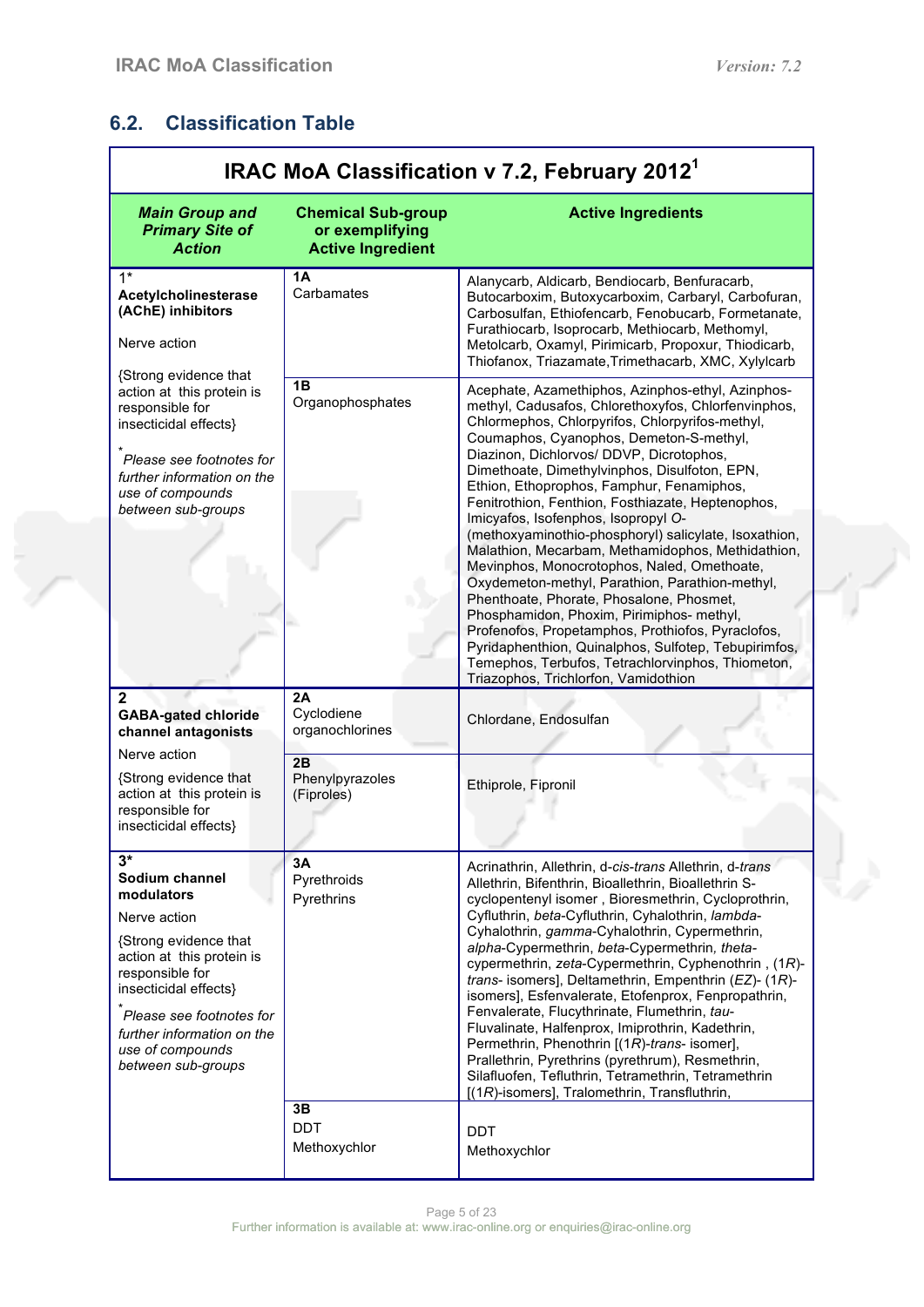$\frac{1}{\sqrt{2}}$ 

| IRAC MoA Classification v 7.2, February 2012 <sup>1</sup>                                                                                 |                                                                          |                                                                                                 |  |  |
|-------------------------------------------------------------------------------------------------------------------------------------------|--------------------------------------------------------------------------|-------------------------------------------------------------------------------------------------|--|--|
| <b>Main Group and</b><br><b>Primary Site of</b><br><b>Action</b>                                                                          | <b>Chemical Sub-group</b><br>or exemplifying<br><b>Active Ingredient</b> | <b>Active Ingredients</b>                                                                       |  |  |
| 4<br>Nicotinic acetylcholine<br>receptor (nAChR)<br>agonists                                                                              | 4A<br>Neonicotinoids                                                     | Acetamiprid, Clothianidin, Dinotefuran, Imidacloprid,<br>Nitenpyram, Thiacloprid, Thiamethoxam, |  |  |
| Nerve action<br>{Strong evidence that                                                                                                     | 4B<br>Nicotine                                                           | Nicotine                                                                                        |  |  |
| action at one or more of<br>this class of protein is<br>responsible for<br>insecticidal effects}                                          | 4C<br>Sulfoxaflor                                                        | Sulfoxaflor                                                                                     |  |  |
| 5<br>Nicotinic acetylcholine<br>receptor (nAChR)<br>allosteric activators                                                                 | Spinosyns                                                                | Spinetoram, Spinosad                                                                            |  |  |
| Nerve action<br>{Strong evidence that<br>action at one or more of<br>this class of protein is<br>responsible for<br>insecticidal effects} |                                                                          |                                                                                                 |  |  |
| 6<br><b>Chloride channel</b><br>activators<br>Nerve and muscle action                                                                     | Avermectins,<br>Milbemycins                                              | Abamectin, Emamectin benzoate, Lepimectin,<br>Milbemectin                                       |  |  |
| {Strong evidence that<br>action at one or more of<br>this class of protein is<br>responsible for<br>insecticidal effects}                 |                                                                          |                                                                                                 |  |  |
| 7<br>Juvenile hormone<br>mimics                                                                                                           | <b>7A</b><br>Juvenile hormone<br>analogues                               | Hydroprene, Kinoprene, Methoprene                                                               |  |  |
| Growth regulation<br>{Target protein<br>responsible for biological                                                                        | <b>7B</b><br>Fenoxycarb                                                  | Fenoxycarb                                                                                      |  |  |
| activity is unknown, or<br>uncharacterized}                                                                                               | 7 <sub>C</sub><br>Pyriproxyfen                                           | Pyriproxyfen                                                                                    |  |  |
| 8<br>Miscellaneous non-<br>specific (multi-site)                                                                                          | <b>8A</b><br>Alkyl halides                                               | Methyl bromide and other alkyl halides                                                          |  |  |
| inhibitors                                                                                                                                | <b>8B</b><br>Chloropicrin<br>8C                                          | Chloropicrin                                                                                    |  |  |
|                                                                                                                                           | Sulfuryl fluoride                                                        | Sulfuryl fluoride                                                                               |  |  |
|                                                                                                                                           | <b>8D</b><br><b>Borax</b>                                                | Borax                                                                                           |  |  |
|                                                                                                                                           | 8E<br>Tartar emetic                                                      | Tartar emetic                                                                                   |  |  |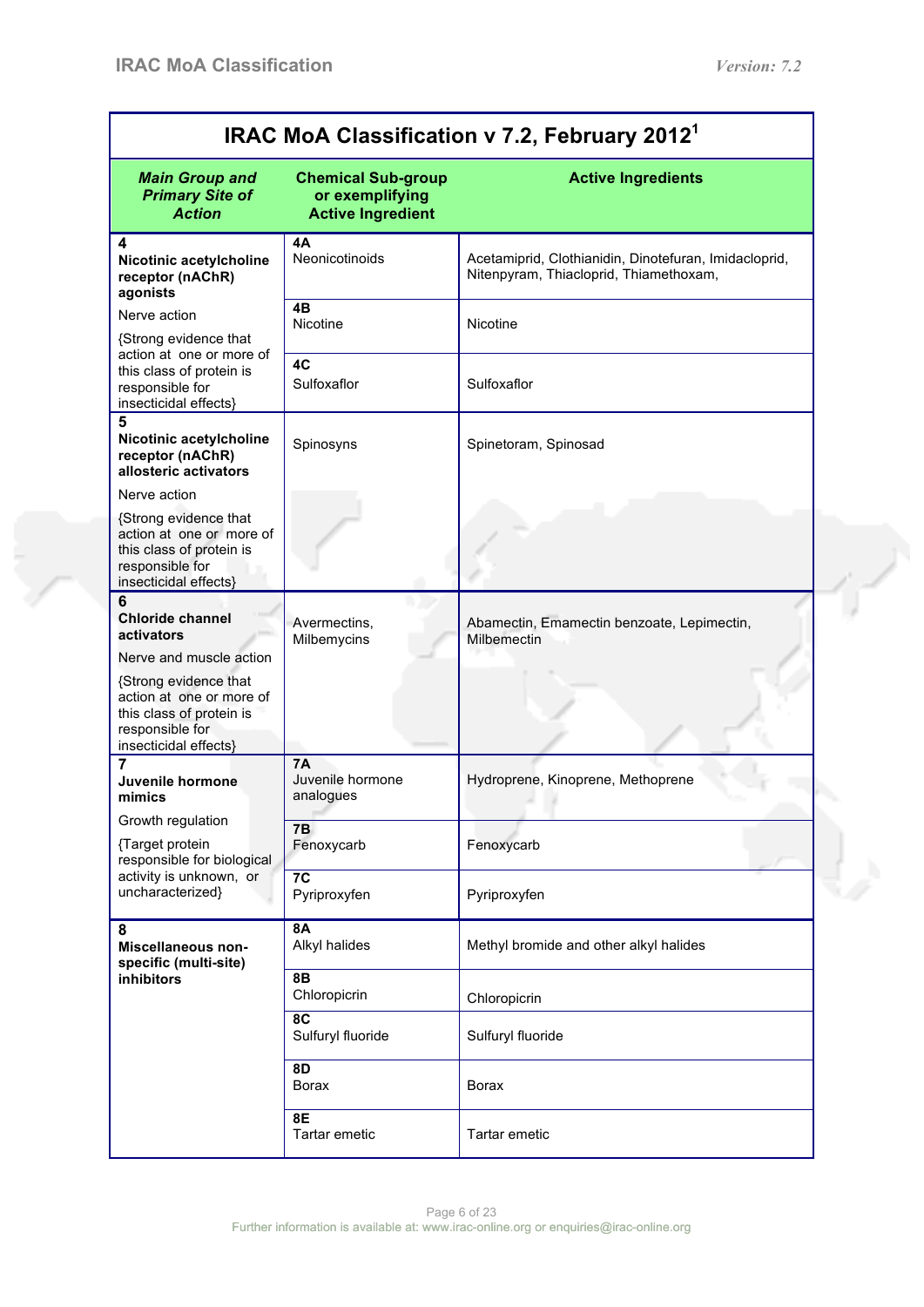$\mathbb{Z}^2$ 

| IRAC MoA Classification v 7.2, February 2012 <sup>1</sup>                                                                                                                                                                                                                               |                                                                                                                                                                                                       |                                                                                                                                                                                                                                                                                                                                                          |  |
|-----------------------------------------------------------------------------------------------------------------------------------------------------------------------------------------------------------------------------------------------------------------------------------------|-------------------------------------------------------------------------------------------------------------------------------------------------------------------------------------------------------|----------------------------------------------------------------------------------------------------------------------------------------------------------------------------------------------------------------------------------------------------------------------------------------------------------------------------------------------------------|--|
| <b>Main Group and</b><br><b>Primary Site of</b><br><b>Action</b>                                                                                                                                                                                                                        | <b>Chemical Sub-group</b><br>or exemplifying<br><b>Active Ingredient</b>                                                                                                                              | <b>Active Ingredients</b>                                                                                                                                                                                                                                                                                                                                |  |
| 9<br>Selective homopteran<br>feeding blockers<br>Nerve action                                                                                                                                                                                                                           | 9Β<br>Pymetrozine                                                                                                                                                                                     | Pymetrozine                                                                                                                                                                                                                                                                                                                                              |  |
| {Target protein<br>responsible for biological<br>activity is unknown, or<br>uncharacterized}                                                                                                                                                                                            | 9C<br>Flonicamid                                                                                                                                                                                      | Flonicamid                                                                                                                                                                                                                                                                                                                                               |  |
| 10<br>Mite growth inhibitors<br>Growth regulation<br>{Target protein<br>responsible for biological<br>activity is unknown, or<br>uncharacterized}                                                                                                                                       | <b>10A</b><br>Clofentezine<br>Hexythiazox<br>Diflovidazin<br>Please see footnotes for<br>further information on<br>this sub-grouping                                                                  | Clofentezine, Hexythiazox, Diflovidazin                                                                                                                                                                                                                                                                                                                  |  |
|                                                                                                                                                                                                                                                                                         | <b>10B</b><br>Etoxazole                                                                                                                                                                               | Etoxazole                                                                                                                                                                                                                                                                                                                                                |  |
| 11<br><b>Microbial disruptors of</b><br>insect midgut<br>membranes<br>(includes transgenic<br>crops expressing Bacillus<br>thuringiensis toxins,<br>however specific<br>guidance for resistance<br>management of<br>transgenic crops is not<br>based on rotation of<br>modes of action) | 11A<br><b>Bacillus thuringiensis</b><br>and the insecticidal<br>proteins they produce<br>Please see footnotes for<br>further information on<br>this sub-grouping<br>11B<br><b>Bacillus sphaericus</b> | Bacillus thuringiensis subsp. israelensis<br>Bacillus thuringiensis subsp. aizawai<br>Bacillus thuringiensis subsp. kurstaki<br>Bacillus thuringiensis subsp. tenebrionis<br>B.t. crop proteins: (* Please see footnote)<br>Cry1Ab, Cry1Ac, Cry1Fa, Cry1A.105, Cry2Ab, Vip3A,<br>mCry3A, Cry3Ab, Cry3Bb, Cry34Ab1/Cry35Ab1<br><b>Bacillus sphaericus</b> |  |
| 12<br>Inhibitors of                                                                                                                                                                                                                                                                     | 12A<br>Diafenthiuron                                                                                                                                                                                  | Diafenthiuron                                                                                                                                                                                                                                                                                                                                            |  |
| mitochondrial ATP<br>synthase<br>Energy metabolism<br>{Compounds affect the<br>function of this protein,<br>but it is not clear that this                                                                                                                                               | 12B<br>Organotin miticides                                                                                                                                                                            | Azocyclotin, Cyhexatin, Fenbutatin oxide                                                                                                                                                                                                                                                                                                                 |  |
|                                                                                                                                                                                                                                                                                         | <b>12C</b><br>Propargite                                                                                                                                                                              | Propargite                                                                                                                                                                                                                                                                                                                                               |  |
| is what leads to<br>biological activity}                                                                                                                                                                                                                                                | <b>12D</b><br>Tetradifon                                                                                                                                                                              | Tetradifon                                                                                                                                                                                                                                                                                                                                               |  |
| 13<br><b>Uncouplers of</b><br>oxidative                                                                                                                                                                                                                                                 | Chlorfenapyr                                                                                                                                                                                          | Chlorfenapyr                                                                                                                                                                                                                                                                                                                                             |  |
| phosphorylation via<br>disruption of the<br>proton gradient                                                                                                                                                                                                                             | <b>DNOC</b><br>Sulfluramid                                                                                                                                                                            | <b>DNOC</b><br>Sulfluramid                                                                                                                                                                                                                                                                                                                               |  |
| Energy metabolism                                                                                                                                                                                                                                                                       |                                                                                                                                                                                                       |                                                                                                                                                                                                                                                                                                                                                          |  |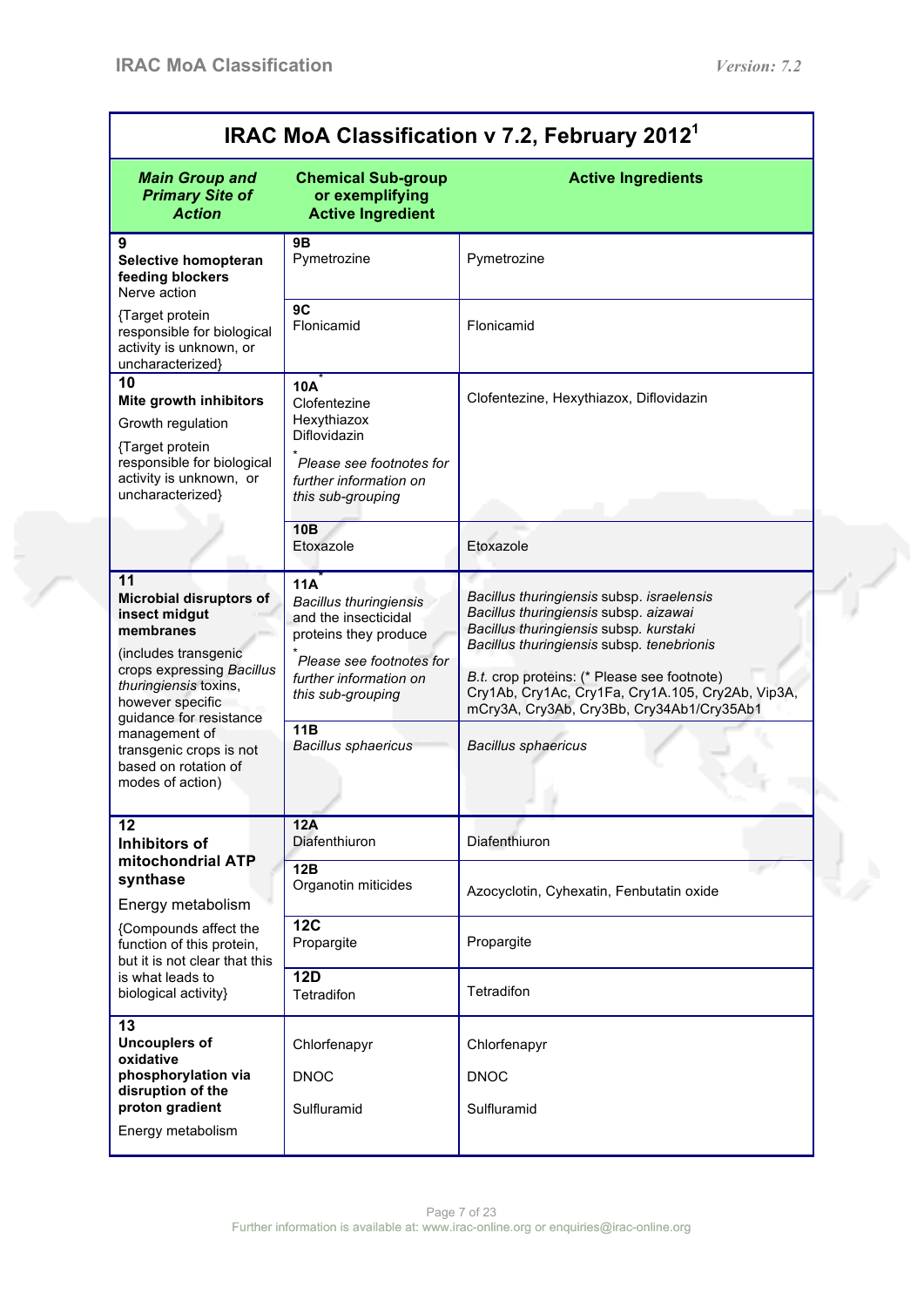| <b>Chemical Sub-group</b><br><b>Active Ingredients</b><br><b>Main Group and</b><br><b>Primary Site of</b><br>or exemplifying<br><b>Action</b><br><b>Active Ingredient</b><br>14<br>Nereistoxin analogues<br>Bensultap, Cartap hydrochloride, Thiocyclam,<br>Nicotinic acetylcholine<br>Thiosultap-sodium<br>receptor (nAChR)<br>channel blockers<br>Nerve action<br>{Compounds affect the<br>function of this protein,<br>but it is not clear that this<br>is what leads to<br>biological activity}<br>15<br>Inhibitors of chitin<br>Benzoylureas<br>Bistrifluron, Chlorfluazuron, Diflubenzuron,<br>biosynthesis, type 0<br>Flucycloxuron, Flufenoxuron, Hexaflumuron,<br>Lufenuron, Novaluron, Noviflumuron, Teflubenzuron,<br>Growth regulation<br>Triflumuron<br>{Target protein<br>responsible for biological<br>activity is unknown, or<br>uncharacterized}<br>16<br>Inhibitors of chitin<br>Buprofezin<br>Buprofezin<br>biosynthesis, type 1<br>Growth regulation<br>{Target protein<br>responsible for biological<br>activity is unknown, or<br>uncharacterized} |
|--------------------------------------------------------------------------------------------------------------------------------------------------------------------------------------------------------------------------------------------------------------------------------------------------------------------------------------------------------------------------------------------------------------------------------------------------------------------------------------------------------------------------------------------------------------------------------------------------------------------------------------------------------------------------------------------------------------------------------------------------------------------------------------------------------------------------------------------------------------------------------------------------------------------------------------------------------------------------------------------------------------------------------------------------------------------------|
|                                                                                                                                                                                                                                                                                                                                                                                                                                                                                                                                                                                                                                                                                                                                                                                                                                                                                                                                                                                                                                                                          |
|                                                                                                                                                                                                                                                                                                                                                                                                                                                                                                                                                                                                                                                                                                                                                                                                                                                                                                                                                                                                                                                                          |
|                                                                                                                                                                                                                                                                                                                                                                                                                                                                                                                                                                                                                                                                                                                                                                                                                                                                                                                                                                                                                                                                          |
|                                                                                                                                                                                                                                                                                                                                                                                                                                                                                                                                                                                                                                                                                                                                                                                                                                                                                                                                                                                                                                                                          |
|                                                                                                                                                                                                                                                                                                                                                                                                                                                                                                                                                                                                                                                                                                                                                                                                                                                                                                                                                                                                                                                                          |
|                                                                                                                                                                                                                                                                                                                                                                                                                                                                                                                                                                                                                                                                                                                                                                                                                                                                                                                                                                                                                                                                          |
|                                                                                                                                                                                                                                                                                                                                                                                                                                                                                                                                                                                                                                                                                                                                                                                                                                                                                                                                                                                                                                                                          |
|                                                                                                                                                                                                                                                                                                                                                                                                                                                                                                                                                                                                                                                                                                                                                                                                                                                                                                                                                                                                                                                                          |
| 17<br><b>Moulting disruptor,</b><br>Cyromazine<br>Cyromazine<br><b>Dipteran</b>                                                                                                                                                                                                                                                                                                                                                                                                                                                                                                                                                                                                                                                                                                                                                                                                                                                                                                                                                                                          |
| Growth regulation<br>{Target protein<br>responsible for biological<br>activity is unknown, or<br>uncharacterized}                                                                                                                                                                                                                                                                                                                                                                                                                                                                                                                                                                                                                                                                                                                                                                                                                                                                                                                                                        |
| 18<br><b>Ecdysone receptor</b><br>Diacylhydrazines<br>Chromafenozide, Halofenozide, Methoxyfenozide,<br>agonists<br>Tebufenozide                                                                                                                                                                                                                                                                                                                                                                                                                                                                                                                                                                                                                                                                                                                                                                                                                                                                                                                                         |
| Growth regulation                                                                                                                                                                                                                                                                                                                                                                                                                                                                                                                                                                                                                                                                                                                                                                                                                                                                                                                                                                                                                                                        |
| {Strong evidence that<br>action at this protein is<br>responsible for<br>insecticidal effects}                                                                                                                                                                                                                                                                                                                                                                                                                                                                                                                                                                                                                                                                                                                                                                                                                                                                                                                                                                           |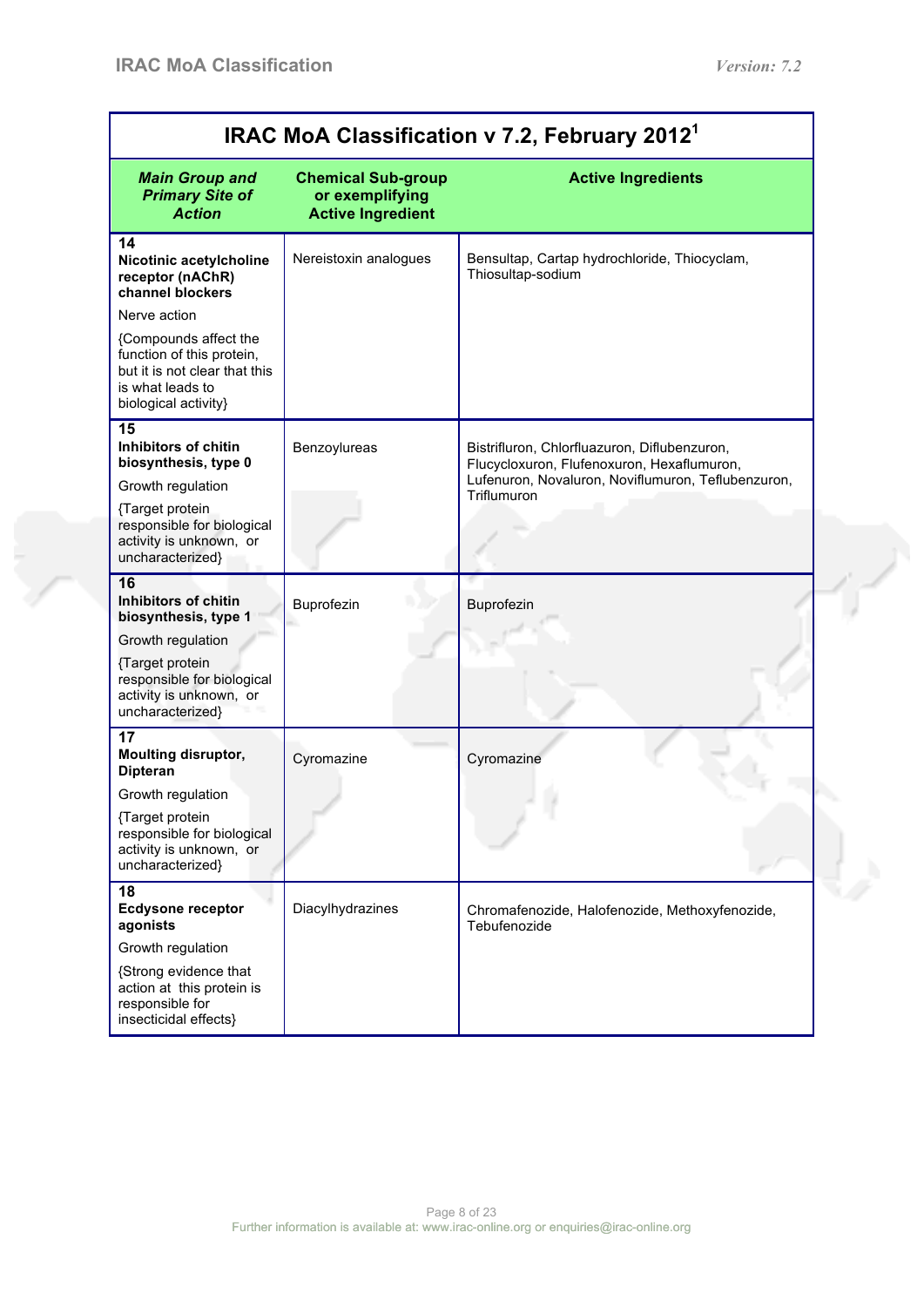e<br>San

| IRAC MoA Classification v 7.2, February 2012 <sup>1</sup>                                                               |                                                                          |                                                                                 |  |
|-------------------------------------------------------------------------------------------------------------------------|--------------------------------------------------------------------------|---------------------------------------------------------------------------------|--|
| <b>Main Group and</b><br><b>Primary Site of</b><br><b>Action</b>                                                        | <b>Chemical Sub-group</b><br>or exemplifying<br><b>Active Ingredient</b> | <b>Active Ingredients</b>                                                       |  |
| 19                                                                                                                      |                                                                          |                                                                                 |  |
| Octopamine receptor<br>agonists                                                                                         | Amitraz                                                                  | Amitraz                                                                         |  |
| Nerve action                                                                                                            |                                                                          |                                                                                 |  |
| {Good evidence that<br>action at one or more of<br>this class of protein is<br>responsible for<br>insecticidal effects} |                                                                          |                                                                                 |  |
| 20                                                                                                                      | <b>20A</b><br>Hydramethylnon                                             |                                                                                 |  |
| <b>Mitochondrial complex</b><br>III electron transport                                                                  |                                                                          | Hydramethylnon                                                                  |  |
| inhibitors<br>Energy metabolism                                                                                         | 20B                                                                      |                                                                                 |  |
| {Good evidence that                                                                                                     | Acequinocyl                                                              | Acequinocyl                                                                     |  |
| action at this protein<br>complex is responsible<br>for insecticidal effects}                                           | <b>20C</b><br>Fluacrypyrim                                               | Fluacrypyrim                                                                    |  |
| 21                                                                                                                      | 21A                                                                      |                                                                                 |  |
| <b>Mitochondrial complex</b><br>I electron transport<br><b>inhibitors</b>                                               | <b>METI</b> acaricides and<br>insecticides                               | Fenazaquin, Fenpyroximate, Pyrimidifen, Pyridaben,<br>Tebufenpyrad, Tolfenpyrad |  |
| Energy metabolism                                                                                                       | 21B                                                                      | Rotenone (Derris)                                                               |  |
| {Good evidence that<br>action at this protein<br>complex is responsible<br>for insecticidal effects}                    | Rotenone                                                                 |                                                                                 |  |
| $\overline{22^*}$                                                                                                       | 22A                                                                      |                                                                                 |  |
| Voltage-dependent<br>sodium channel                                                                                     | Indoxacarb                                                               | Indoxacarb                                                                      |  |
| blockers                                                                                                                |                                                                          |                                                                                 |  |
| Nerve action                                                                                                            |                                                                          |                                                                                 |  |
| {Good evidence that<br>action at this protein<br>complex is responsible<br>for insecticidal effects}                    | 22B<br>Metaflumizone                                                     | Metaflumizone                                                                   |  |
| Please see footnotes for<br>further information on<br>sub-grouping                                                      |                                                                          |                                                                                 |  |
| 23<br><b>Inhibitors of acetyl CoA</b><br>carboxylase.                                                                   | <b>Tetronic and Tetramic</b><br>acid derivatives                         | Spirodiclofen, Spiromesifen, Spirotetramat                                      |  |
| Lipid synthesis, growth<br>regulation                                                                                   |                                                                          |                                                                                 |  |
| {Good evidence that<br>action at this protein is<br>responsible for<br>insecticidal effects}                            |                                                                          |                                                                                 |  |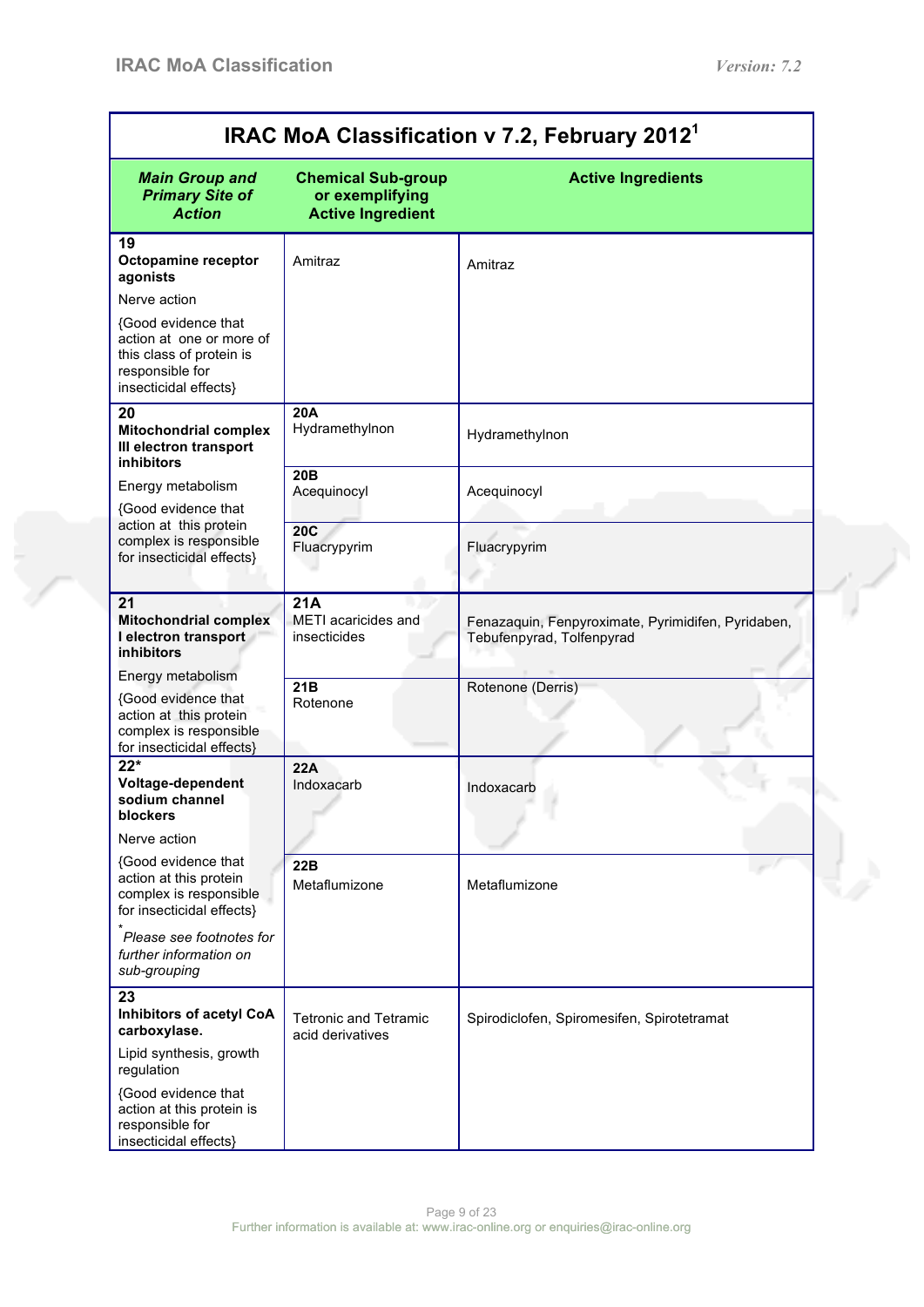| IRAC MoA Classification v 7.2, February 2012 <sup>1</sup>                                                                                                                               |                                                                          |                                                                      |  |  |
|-----------------------------------------------------------------------------------------------------------------------------------------------------------------------------------------|--------------------------------------------------------------------------|----------------------------------------------------------------------|--|--|
| <b>Main Group and</b><br><b>Primary Site of</b><br><b>Action</b>                                                                                                                        | <b>Chemical Sub-group</b><br>or exemplifying<br><b>Active Ingredient</b> | <b>Active Ingredients</b>                                            |  |  |
| 24<br><b>Mitochondrial complex</b><br>IV electron transport                                                                                                                             | 24A<br>Phosphine                                                         | Aluminium phosphide, Calcium phosphide, Phosphine,<br>Zinc phosphide |  |  |
| inhibitors<br>Energy metabolism<br><b>{Good evidence that</b><br>action at this protein<br>complex is responsible<br>for insecticidal effects}                                          | 24B<br>Cyanide                                                           | Cyanide                                                              |  |  |
| 25<br><b>Mitochondrial complex</b><br>Il electron transport<br><b>inhibitors</b>                                                                                                        | Beta-ketonitrile<br>derivatives                                          | Cyenopyrafen, Cyflumetofen                                           |  |  |
| Energy metabolism<br>{Good evidence that<br>action at this protein<br>complex is responsible<br>for insecticidal effects}                                                               |                                                                          |                                                                      |  |  |
| 28<br><b>Ryanodine receptor</b><br>modulators<br>Nerve and muscle action<br><b>{Good evidence that</b><br>action at this protein<br>complex is responsible<br>for insecticidal effects} | <b>Diamides</b>                                                          | Chlorantraniliprole, Cyantraniliprole, Flubendiamide                 |  |  |
| un<br><b>Compounds of</b>                                                                                                                                                               | Azadirachtin                                                             | Azadirachtin                                                         |  |  |
| unknown or uncertain<br>MoA <sup>2</sup>                                                                                                                                                | Benzoximate                                                              | Benzoximate                                                          |  |  |
| {Target protein                                                                                                                                                                         | Bifenazate                                                               | <b>Bifenazate</b>                                                    |  |  |
| responsible for biological<br>activity is unknown, or                                                                                                                                   | Bromopropylate                                                           | Bromopropylate                                                       |  |  |
| uncharacterized}                                                                                                                                                                        | Chinomethionat                                                           | Chinomethionat                                                       |  |  |
|                                                                                                                                                                                         | Cryolite                                                                 | Cryolite                                                             |  |  |
|                                                                                                                                                                                         | Dicofol                                                                  | Dicofol                                                              |  |  |
|                                                                                                                                                                                         | Pyridalyl                                                                | Pyridalyl                                                            |  |  |
|                                                                                                                                                                                         | Pyrifluquinazon                                                          | Pyrifluquinazon                                                      |  |  |

#### Table Notes:

MoA assignments will usually involve identification of the target protein responsible for the biological effect, although groupings can be made where compounds share distinctive physiological effects and have related chemical structures.

Groups 26 and 27 are unassigned at this time and have therefore been omitted from the table.

<sup>1</sup> Inclusion of a compound in the classification above does not necessarily signify regulatory approval  $2$  A compound with an unknown or controversial MoA or an unknown mode of toxicity will be held in category 'un' until evidence becomes available to enable that compound to be assigned to a more appropriate MoA class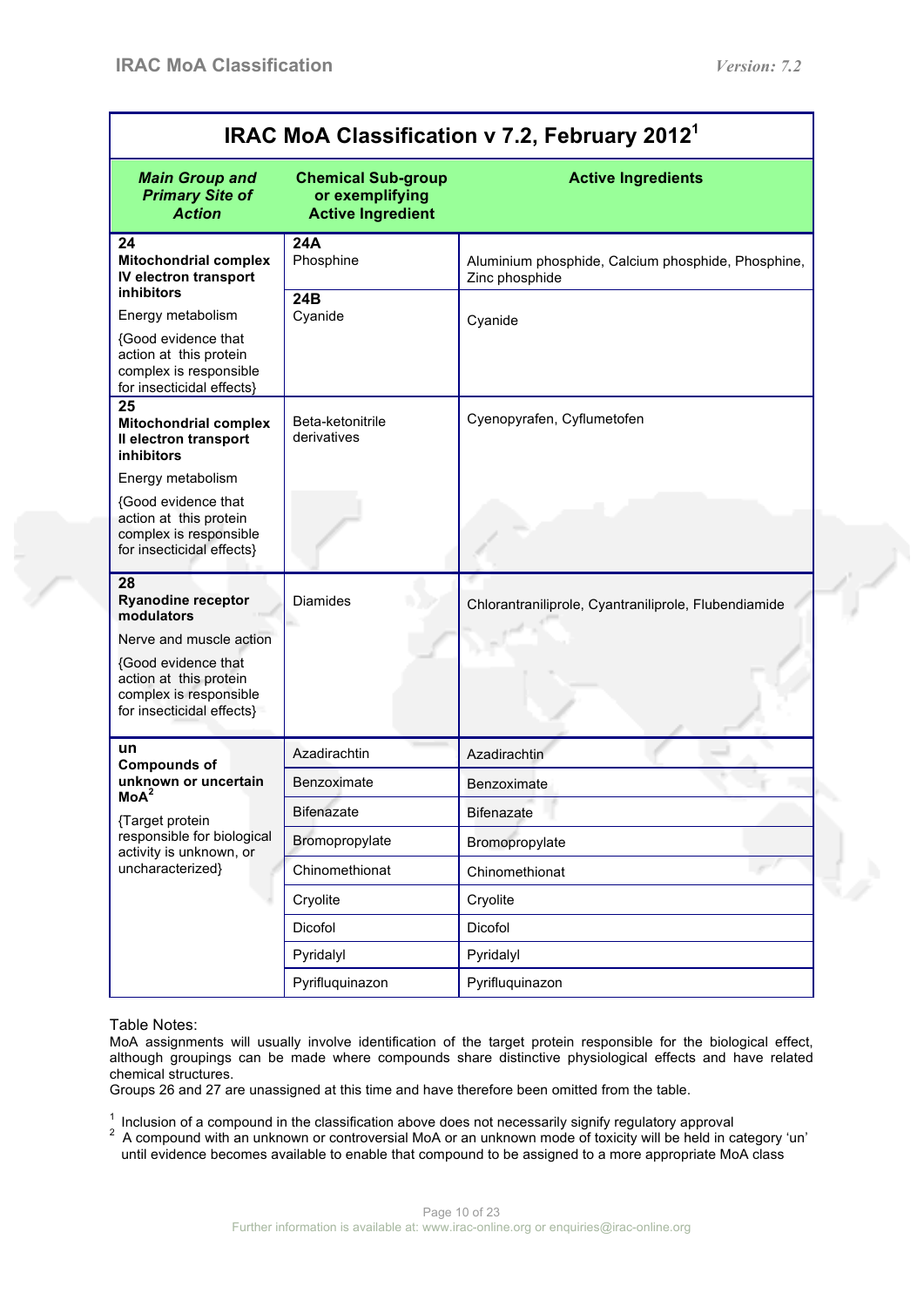## **6.3. Criteria for descriptors of the quality of MoA information**

| {Strong evidence that action at this<br>protein (or protein complex) is<br>responsible for insecticidal effects}          | Potent effects on the function of the target protein and either<br>resistance due to mutation / overexpression / removal of this<br>protein or correlation of potency between effects on the protein<br>and biological activity for a set of analogues.                                          |
|---------------------------------------------------------------------------------------------------------------------------|--------------------------------------------------------------------------------------------------------------------------------------------------------------------------------------------------------------------------------------------------------------------------------------------------|
| {Good evidence that action at this<br>protein (or protein complex) is<br>responsible for insecticidal effects}            | Highly potent effects on the function of the protein combined with<br>clearly consistent physiological effects                                                                                                                                                                                   |
| {Compounds affect the function of this<br>protein, but it is not clear that this is what<br>leads to biological activity} | Compounds (or their metabolites) have moderate or low potency<br>on the function of the protein, and there is little or no evidence<br>associating this effect with biological activity. Compounds may be<br>grouped because of similarity of structure and distinctive<br>physiological effect. |
| Target protein responsible for biological<br>activity is unknown, or uncharacterized}                                     | Compounds may be grouped because of similarity of structure and<br>distinctive physiological effect.                                                                                                                                                                                             |

## **6.4. Notes regarding sub-groups**

In the absence of other alternatives, it may be possible to rotate compounds between sub-groups if it is clear that cross resistance mechanisms do not exist in the target populations. By definition, subgroups are established to represent distinct chemical classes with a common MoA. Whether they should be rotated or not will depend on knowledge and experience of cross-resistance patterns, resistance mechanisms, and furthermore on the pest, crop and region considered.

Sub-groups represent distinct structural classes believed to have the same MoA. In principle, they provide a useful level of differentiation between compounds that may bind at the same target site but are nevertheless structurally different enough that the risk of metabolic cross-resistance is lower than for close chemical analogs. Subgroups are likely to be metabolized by different enzymes and may bind differently enough within the target site that the chance of selection for either metabolic or target-site resistance is reduced compared to close analogs.

| Sub-groups  | <b>Notes</b>                                                                                                                                                                                                                                                                                                                                                                                                                                                                                                                                                                               |
|-------------|--------------------------------------------------------------------------------------------------------------------------------------------------------------------------------------------------------------------------------------------------------------------------------------------------------------------------------------------------------------------------------------------------------------------------------------------------------------------------------------------------------------------------------------------------------------------------------------------|
| 1A & 1B     | If there are no other alternatives, compounds from groups 1A and 1B may be rotated in<br>situations where cross-resistance mechanisms are known to be absent in the insect<br>populations to be treated.                                                                                                                                                                                                                                                                                                                                                                                   |
| 3A & 3B     | If there are no other alternatives, compounds from groups 3A and 3B may be rotated in<br>situations where cross-resistance mechanisms (e.g., kdr) are known to be absent in the insect<br>populations to be treated. Because DDT is no longer used in agriculture, this is only applicable<br>for the control of human disease vectors such as mosquitoes, because of a lack of alternatives.                                                                                                                                                                                              |
| 4A, 4B & 4C | Although these compounds are believed to have the same target site, current evidence<br>indicates that the risk of metabolic cross-resistance between groups 4A and 4C is low. If there<br>are no other alternatives, compounds from groups 4A and 4C may be rotated in situations<br>where cross-resistance mechanisms are known to be absent in the insect populations to be<br>treated.                                                                                                                                                                                                 |
| 10A         | Hexythiazox is grouped with clofentezine because they commonly exhibit cross-resistance.<br>even though they are structurally distinct, and the target site for neither compound is known.<br>Diflovidazin has been added to this group because it is a close analogue of Clofentezine and<br>expected to have the same mode of action.                                                                                                                                                                                                                                                    |
| 11A         | Different Bacillus thuringiensis products that target different insect orders may be used<br>together without compromising their resistance management. Rotation between certain<br>specific Bacillus thuringiensis microbial products may provide resistance management benefits<br>for some pests. Consult product-specific recommendations.<br>B.t. Crop Proteins: Where there are differences among the specific receptors within the<br>midguts of target insects, transgenic crops containing certain combinations of the listed<br>proteins provide resistance management benefits. |
| 22A & 22B   | Although these compounds are believed to have the same target site, they have been sub-<br>grouped because they are chemically distinct, and current evidence indicates that the risk of<br>metabolic cross-resistance is low.                                                                                                                                                                                                                                                                                                                                                             |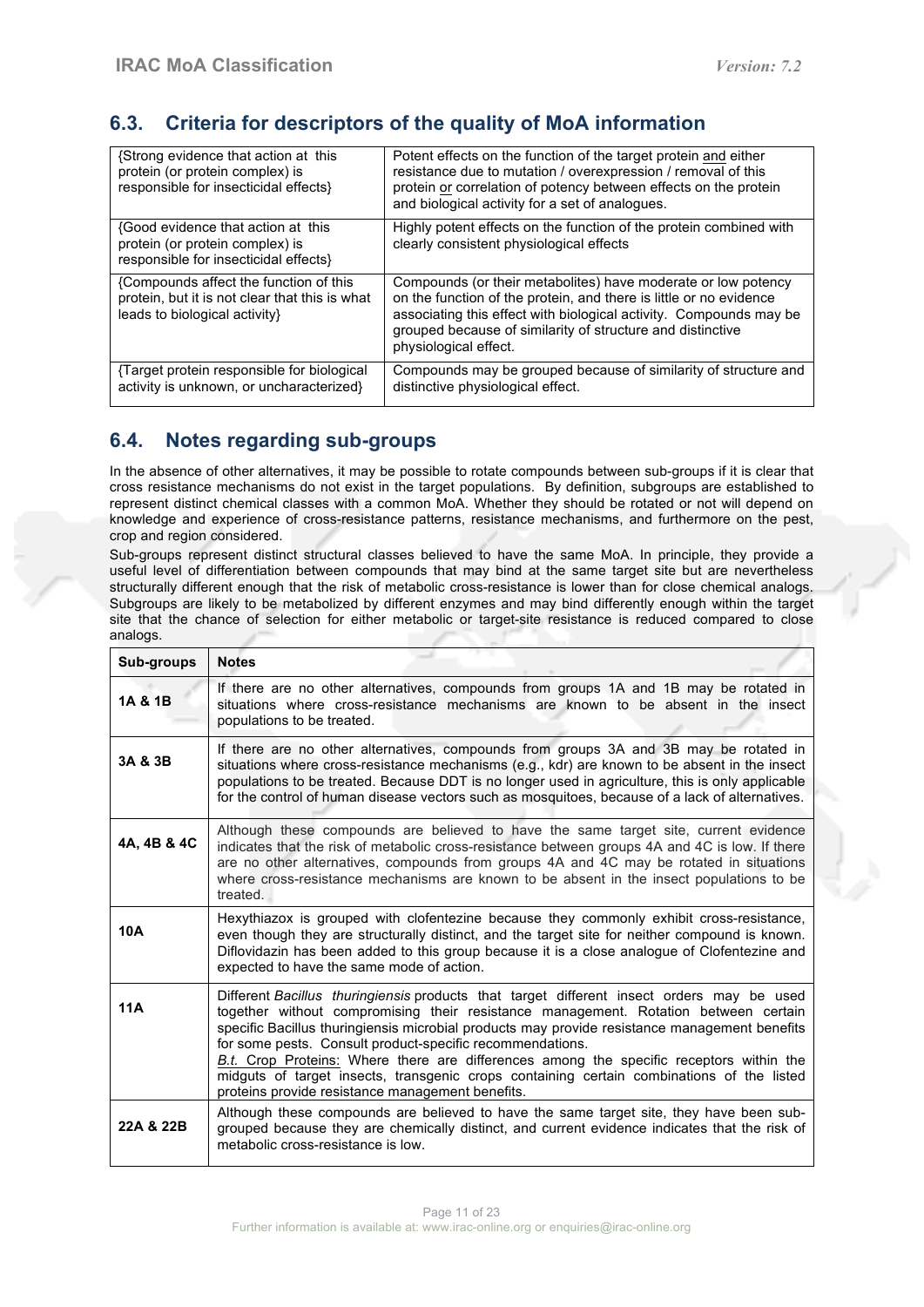## **6.5. General notes & MoA Classification Scheme Updates**

- Further details on the MoA Group Descriptors are given in Appendix 3.
- A list of active ingredients in alphabetical order with their respective MoA classification is given in Appendix 5.
- The Classification Scheme has been prepared using the most up-to-date information available to IRAC. It is provided to user groups, grower organisations, extension personnel, regulatory authorities such as the US EPA and all those involved in resistance management, as an agreed definitive statement by the agrochemical industry on the MoA of insecticides currently in use.
- The IRAC MoA classification is reviewed and reissued at intervals as required. The latest version is always available for reference via the IRAC website (www.iraconline.org).
- Submissions for new active ingredients together with recommendations for their inclusion in specific new or existing MoA classes, together with citations or evidence for classification should be made to IRAC through the website.
- IRAC member companies review draft versions before an agreed final version of any update is published. In addition, a number of internationally well-known insect toxicologists and biochemists can be consulted regarding additions, deletions or other changes to the list. Details of the procedures followed for allocation of new insecticidal materials to the MoA classification are given in Appendix 4.
- Changes to the listing may have serious consequences. In those countries where insecticide labels display the IRAC MoA number or class name as an aid to good IRM (see Appendix 1), changes may be especially costly to implement. In general, changes are therefore only endorsed when the scientific evidence supporting the change is compelling.
- Superseded, obsolete or withdrawn compounds for which no current registration exists, and that are no longer in common usage, are not listed.
- In a continued effort to refine the list, readers are kindly asked to inform IRAC of factual errors or omissions, citing definitive evidence wherever possible. Such submissions should be directed to IRAC via the website. Suggestions for improvements are likewise welcome.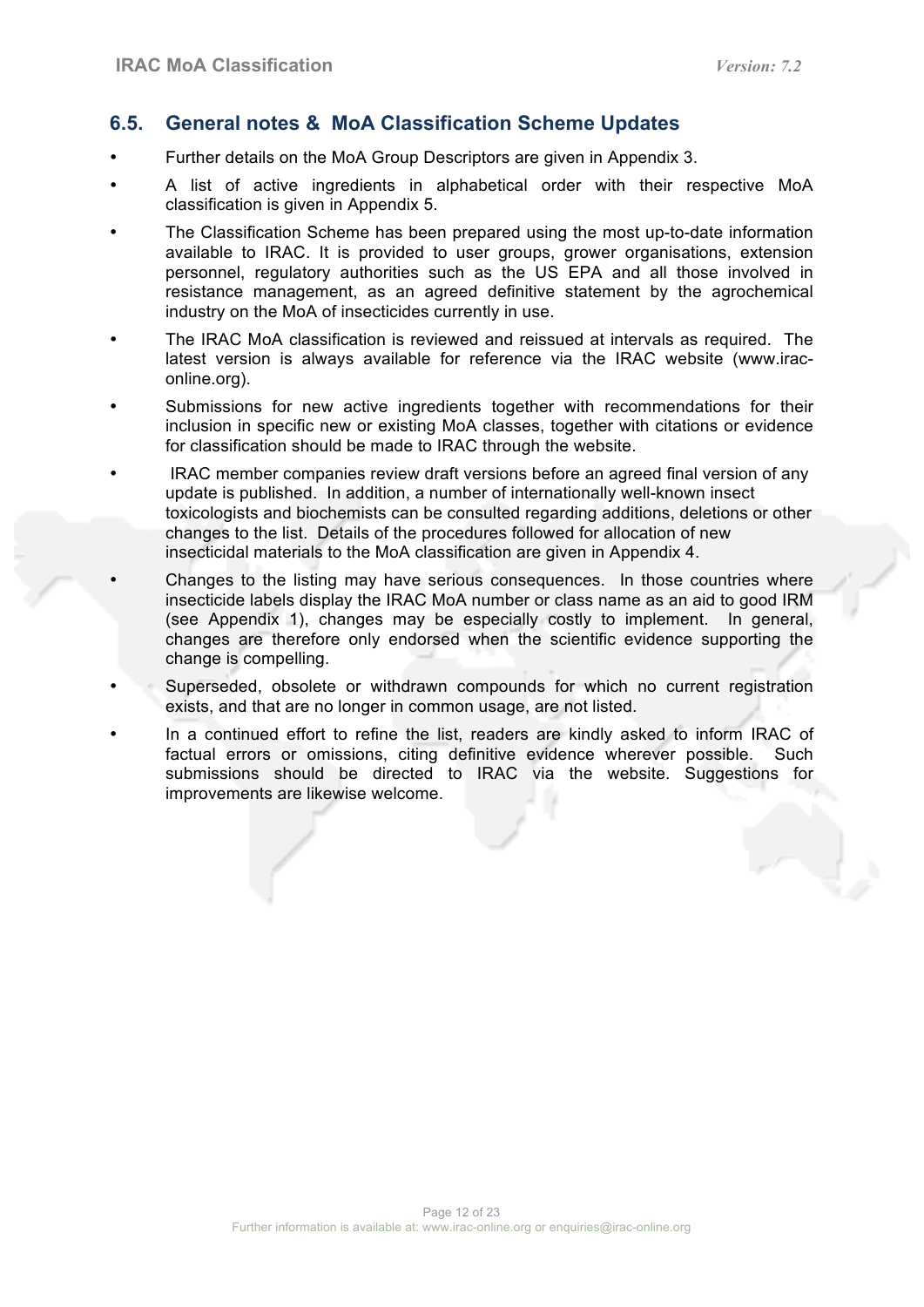## **Product labels: Indication of MoA of active ingredient and accompanying IRM advice**

To assist users in the selection of insecticides for use in IRM strategies employing sequences, rotations or alternations of MoA groups, IRAC is encouraging producers to clearly indicate the IRAC MoA group number and description on the product label, and to accompany this with appropriate advice of the type indicated below. Thus, in addition to the detailed product information, handling, and safety information required by local regulations, a typical title label should clearly indicate the IRAC MoA Group number & description, and minimal, brief advice on IRM as indicated in the example below.



For resistance management purposes, Insecticide 50SC is an IRAC MoA Group 15 insecticide. Any insect population may contain individuals naturally resistant to Insecticide 50SC and other Group 15 insecticides. If these insecticides are used repeatedly, the resistant individuals may eventually dominate the pest insect population. These resistant insects may not be controlled by Insecticide 50SC or by other Group 15 insecticides. To delay the development of resistance:

- Avoid exclusive repeated use of insecticides from the same chemical subgroup, (indicated by the IRAC MoA Group number).
- Alternate with products from other IRAC MoA Groups
- Integrate other control methods (chemical, cultural, biological) into insect control programs.

For further information on resistance management and advice on IRM programmes contact your local distributor.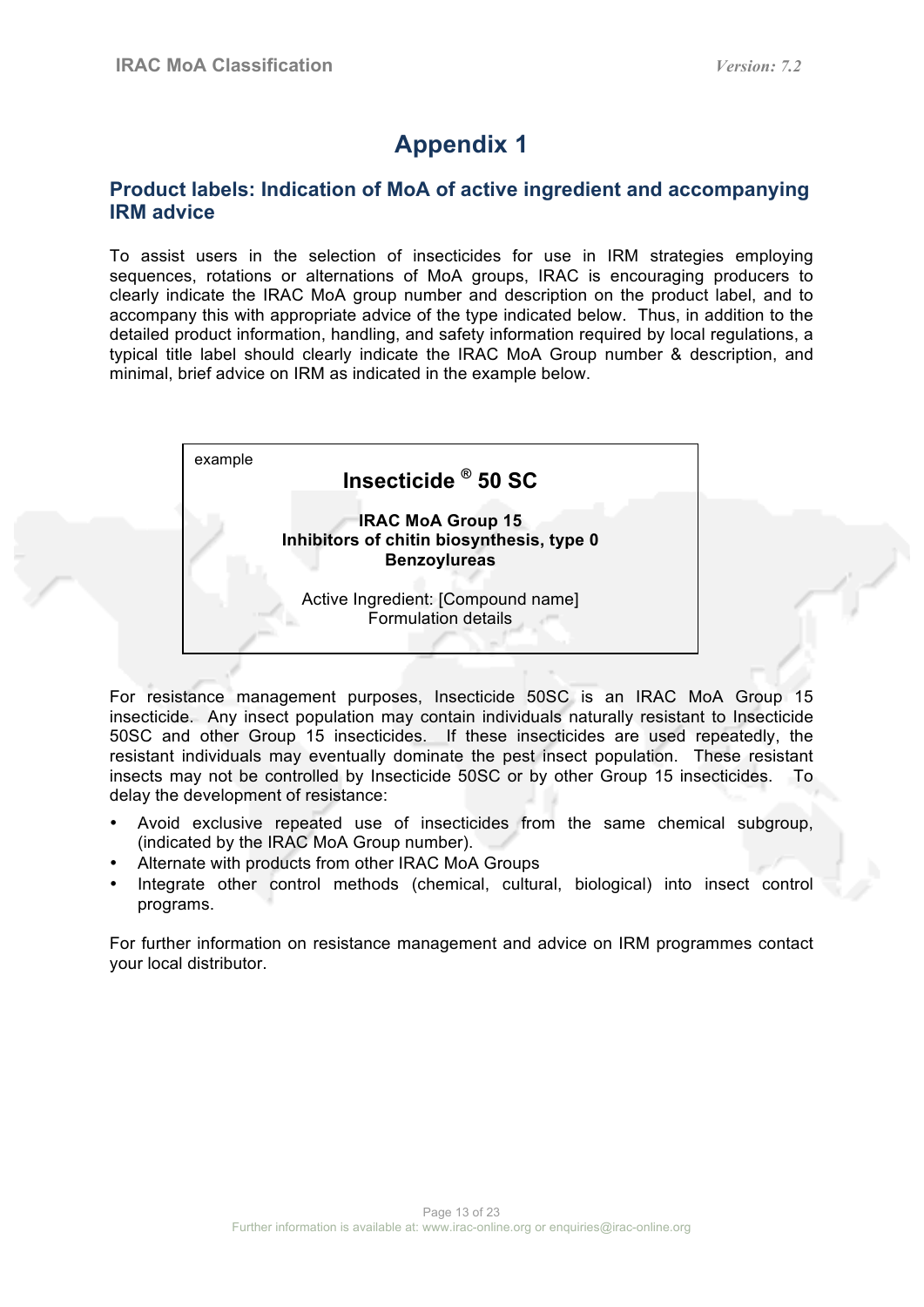## **IRM principles recommended and endorsed by IRAC**

- Consult a local agricultural advisor or extension services in the area for up-to-date recommendations and advice on IPM and IRM programmes.
- Consider options for minimizing insecticide use by selecting early-maturing or pesttolerant varieties of crop plants.
- Include effective cultural and biological control practices that work in harmony with effective IRM programmes. Adopt all non-chemical techniques known to control or suppress pest populations, including biological sprays such as Bt's, resistant varieties, within-field refugia (untreated areas) and crop rotation.
- Where possible select insecticides and other pest management tools, which preserve beneficial insects.
- Use products at their full, recommended doses. Reduced (sub-lethal) doses quickly select populations with average levels of tolerance, whilst doses that are too high may impose excessive selection pressures.
- Appropriate, well-maintained equipment should be used to apply insecticides. Recommended water volumes, spray pressures and optimal temperatures should be used to obtain optimal coverage.
- Where larval stages are being controlled, target younger larval instars where possible because these are usually much more susceptible and therefore much more effectively controlled by insecticides than older stages.
- Use appropriate local economic thresholds and spray intervals.
- Follow label recommendations or local expert advice for use of alternations or sequences of different classes of insecticide with differing modes of action as part of an IRM strategy.
- Where there are multiple applications per year or growing season, alternate products of different MoA classes.
- In the event of a control failure, do not reapply the same insecticide but change the class of insecticides to one having a different MoA and to which there is no [locally] known cross-resistance.
- Mixtures may offer a short-term solution to resistance problems, but it is essential to ensure that each component of a mixture belongs to a different insecticide MoA class, and that each component is used at its full rate.
- Consideration should be given to monitoring for the incidence of resistance in the most commercially important situations and gauge levels of control obtained.
- Withholding use of a product to which resistance has developed until susceptibility returns may be a valid tactic if sufficient alternative chemical classes remain to provide effective control.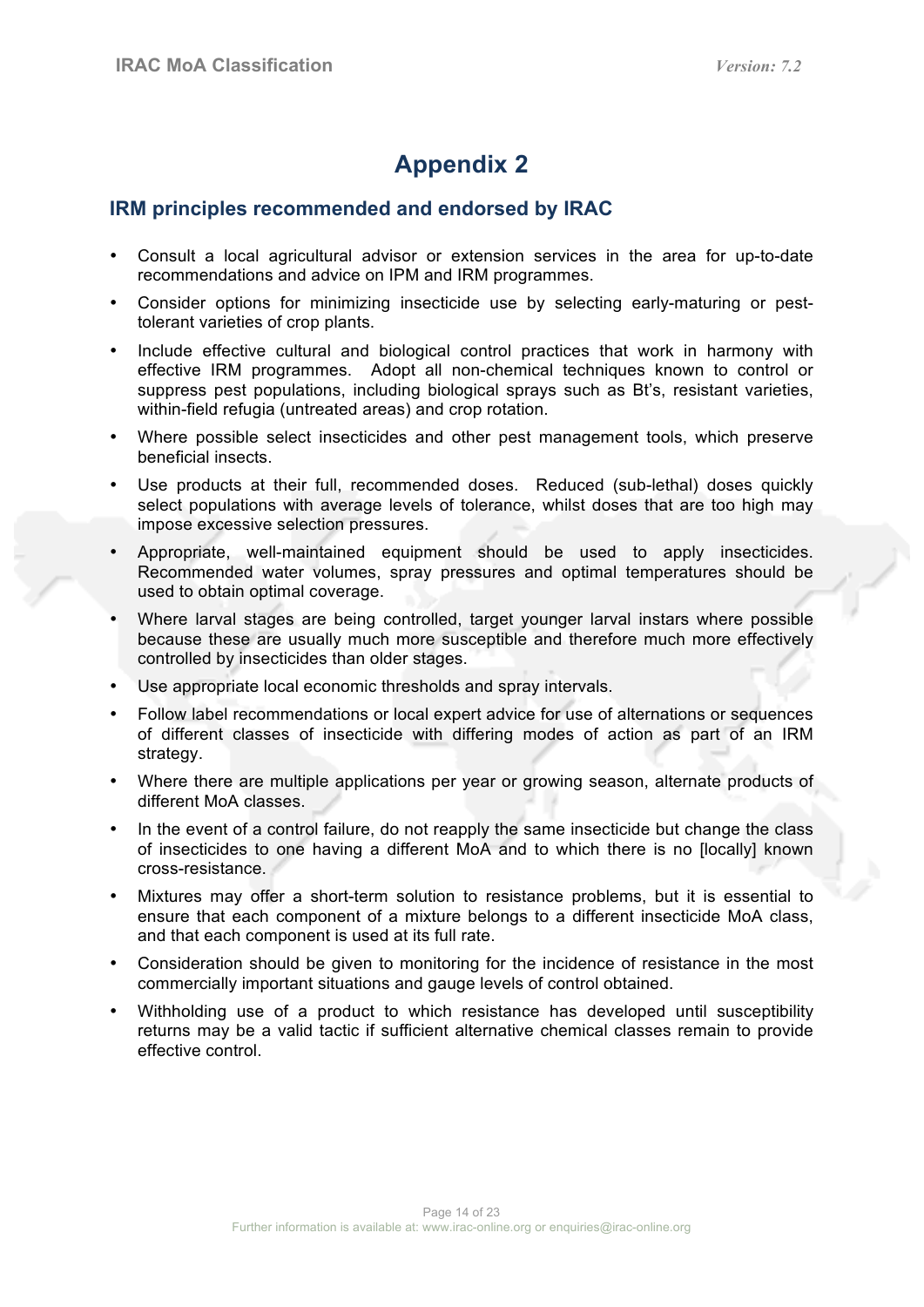## **MoA Group Descriptors**

### **Nerve and Muscle Targets**

Most current insecticides act on nerve and muscle targets. Insecticides that act on these targets are generally fast acting.

#### *Group 1 Acetylcholinesterase (AChE) inhibitors*

Inhibit AChE, causing hyperexcitation. AChE is the enzyme that terminates the action of the excitatory neurotransmitter acetylcholine at nerve synapses.

#### *Group 2 GABA-gated chloride channel antagonists*

Block the GABA-activated chloride channel, causing hyperexcitation and convulsions. GABA is the major inhibitory neurotransmitter in insects.

#### *Group 3 Sodium channel modulators*

Keep sodium channels open, causing hyperexcitation and, in some cases, nerve block. Sodium channels are involved in the propagation of action potentials along nerve axons.

#### *Group 4 Nicotinic acetylcholine receptor (nAChR) agonists*

Mimic the agonist action of acetylcholine at nAChRs, causing hyperexcitation. Acetylcholine is the major excitatory neurotransmitter in the insect central nervous system.

#### *Group 5 Nicotinic acetylcholine receptor (nAChR) allosteric modulators*

Allosterically activate nAChRs, causing hyperexcitation of the nervous system. Acetylcholine is the major excitatory neurotransmitter in the insect central nervous system.

#### *Group 6 Chloride channel activators*

Allosterically activate glutamate-gated chloride channels (GluCls), causing paralysis. Glutamate is an important inhibitory neurotransmitter in insect.

#### *Group 9 Selective homopteran feeding blockers*

Incompletely defined MoA causing selective inhibition of aphid and whitefly feeding.

#### *Group 14 Nicotinic acetylcholine receptor (nAChR) channel blockers*

Block the nAChR ion channel, resulting in nervous system block and paralysis. Acetylcholine is the major excitatory neurotransmitter in the insect central nervous system.

#### *Group 19 Octopamine receptor agonists*

Activate octopamine receptors, leading to hyperexcitation. Octopamine is the insect equivalent of adrenaline, the fight-or-flight neurohormone.

#### *Group 22 Voltage-dependent sodium channel blockers*

Block sodium channels, causing nervous system shutdown and paralysis. Sodium channels are involved in the propagation of action potentials along nerve axons.

#### *Group 28 Ryanodine receptor modulators*

Activate muscle ryanodine receptors, leading to contraction and paralysis. Ryanodine receptors mediate calcium release into the cytoplasm from intracellular stores.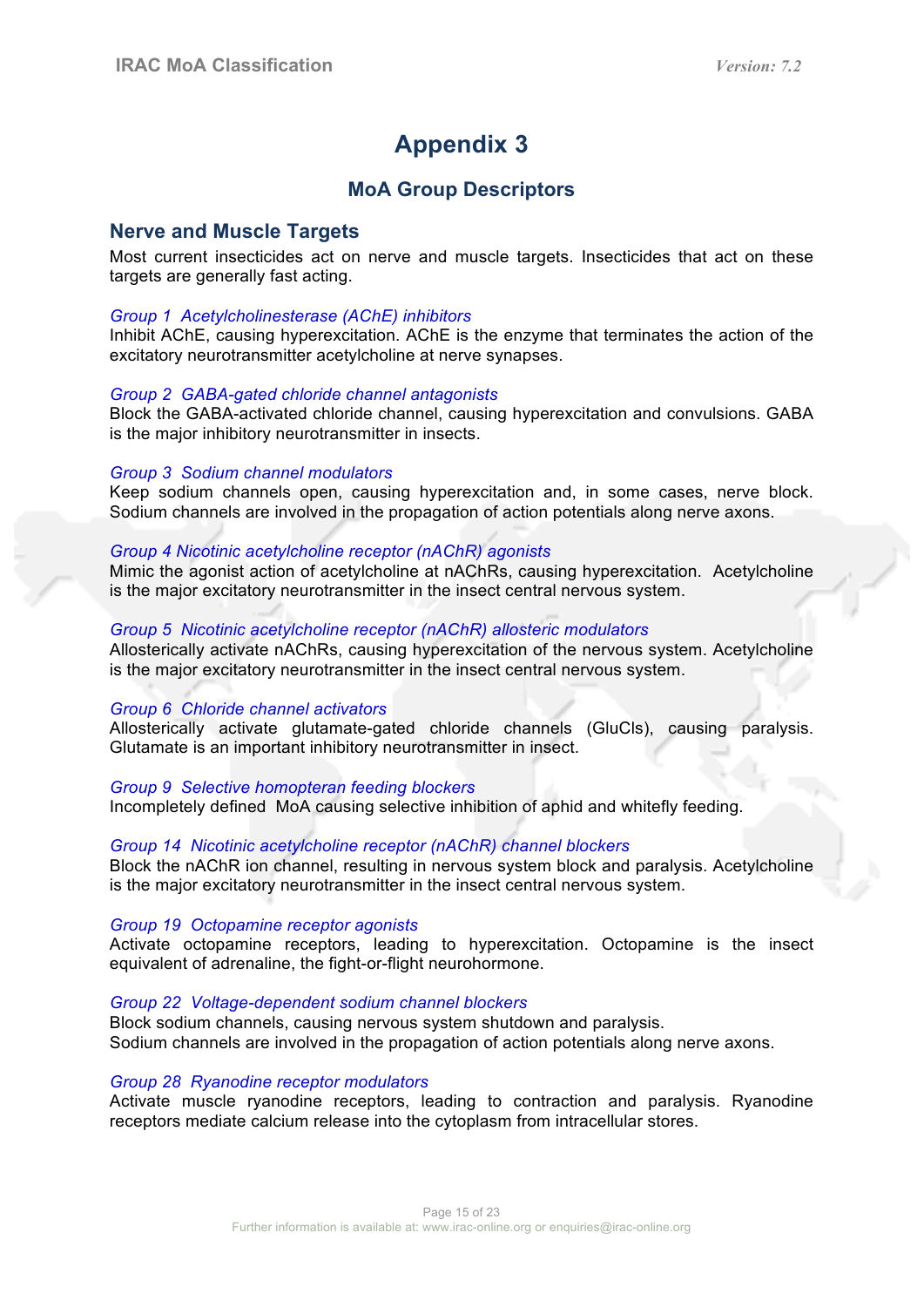### **Growth and Development Targets**

Insect development is controlled by the balance of two principal hormones: juvenile hormone and ecdysone. Insect growth regulators act by mimicking one of these hormones or directly perturbing cuticle formation/deposition or lipid biosynthesis. Insecticides that act on individual targets in this system are generally slow to moderately slow acting.

#### *Group 7 Juvenile hormone mimics*

Applied in the pre-metamorphic instar, these compounds disrupt and prevent metamorphosis.

#### *Group 10 Mite growth inhibitors*

Incompletely defined MoA leading to growth inhibition

#### *Group 15 Inhibitors of chitin biosynthesis, type 0*

Incompletely defined MoA leading to inhibition of chitin biosynthesis.

#### *Group 16 Inhibitors of chitin biosynthesis, type 1*

Incompletely defined MoA leading to inhibition of chitin biosynthesis in a number of insects, including whiteflies.

*Group 17 Moulting disruptor, Dipteran* Incompletely defined MoA that leads to moult disruption.

#### *Group 18 Ecdysone receptor agonists*

Mimic the moulting hormone, ecdysone, inducing a precocious moult.

#### *Group 23 Inhibitors of acetyl CoA carboxylase*

Inhibit acetyl coenzyme A carboxylase, part of the first step in lipid biosynthesis, leading to insect death.

### **Respiration Targets**

Mitochondrial respiration produces ATP, the molecule that energizes all vital cellular processes. In mitochondria, an electron transport chain stores the energy released by oxidation in the form of a proton gradient, which drives ATP synthesis. Several insecticides are known to interfere with mitochondrial respiration by the inhibition of electron transport and/or oxidative phosphorylation. Insecticides that act on individual targets in this system are generally fast to moderately fast acting.

*Group 12 Inhibitors of mitochondrial ATP synthase* Inhibit the enzyme that synthesizes ATP.

*Group 13 Uncouplers of oxidative phosphorylation via disruption of the proton gradient* Protonophores that short-circuit the mitochondrial proton gradient so that ATP can not be synthesized.

*Group 20 Mitochondrial complex III electron transport inhibitors* Inhibit electron transport complex III, preventing the utilization of energy by cells.

#### *Group 21 Mitochondrial complex I electron transport inhibitors*

Inhibit electron transport complex I, preventing the utilization of energy by cells.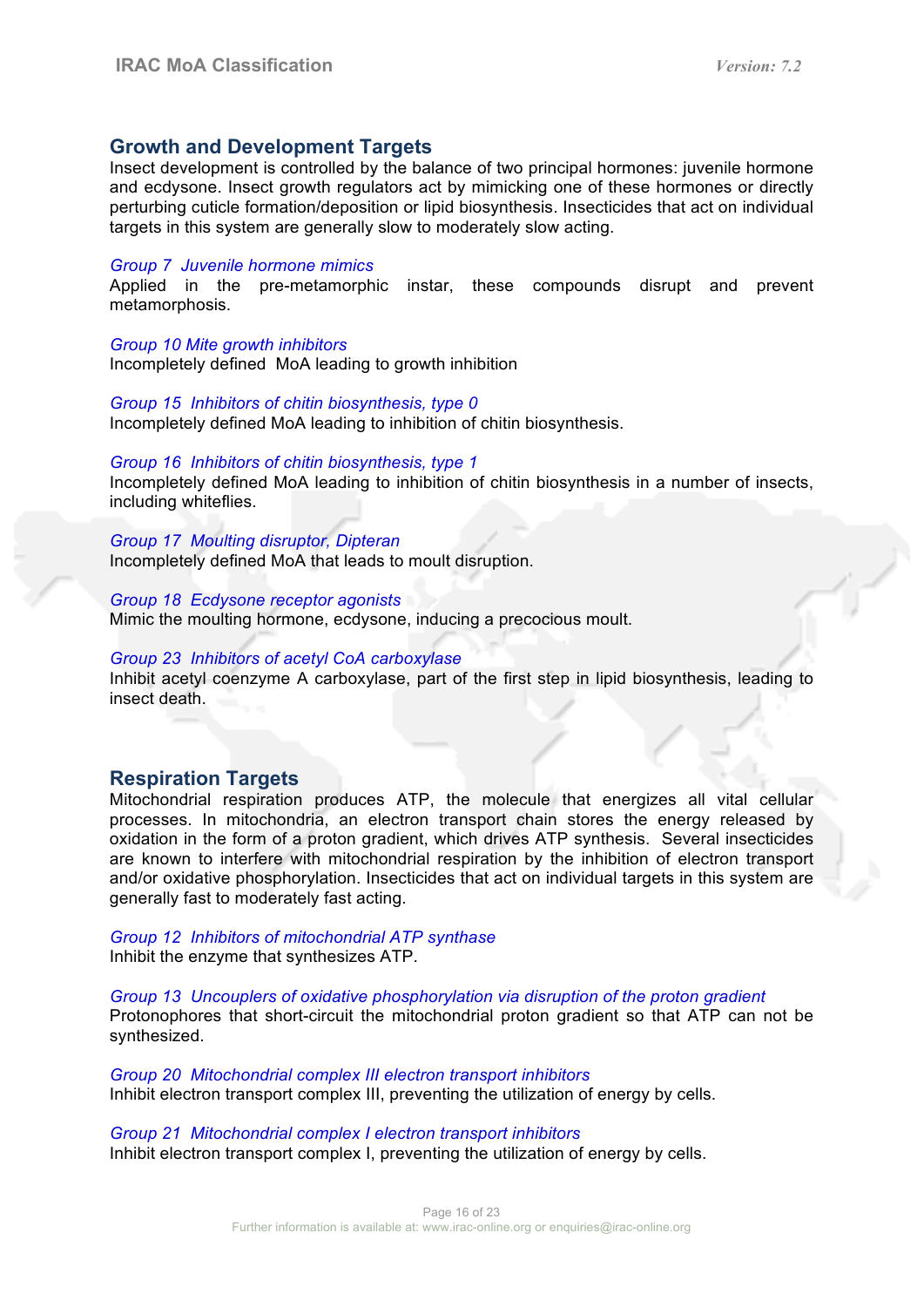*Group 24 Mitochondrial complex IV electron transport inhibitors* Inhibit electron transport complex IV, preventing the utilization of energy by cells.

*Group 25 Mitochondrial complex II electron transport inhibitors* Inhibit electron transport complex II, preventing utilization of energy by cells.

#### **Midgut Targets**

Lepidopteran-specific microbial toxins that are sprayed or expressed in transgenic crop varieties.

#### *Group 11 Microbial disruptors of insect midgut membranes*

Protein toxins that bind to receptors on the midgut membrane and induce pore formation, resulting in ionic imbalance and septicemia.

#### **Unknown or non-specific targets**

Several insecticides are known to affect less well-described target-sites or functions, or to act non-specifically on multiple targets.

*Group 8 Miscellaneous non-specific (multi-site) inhibitors*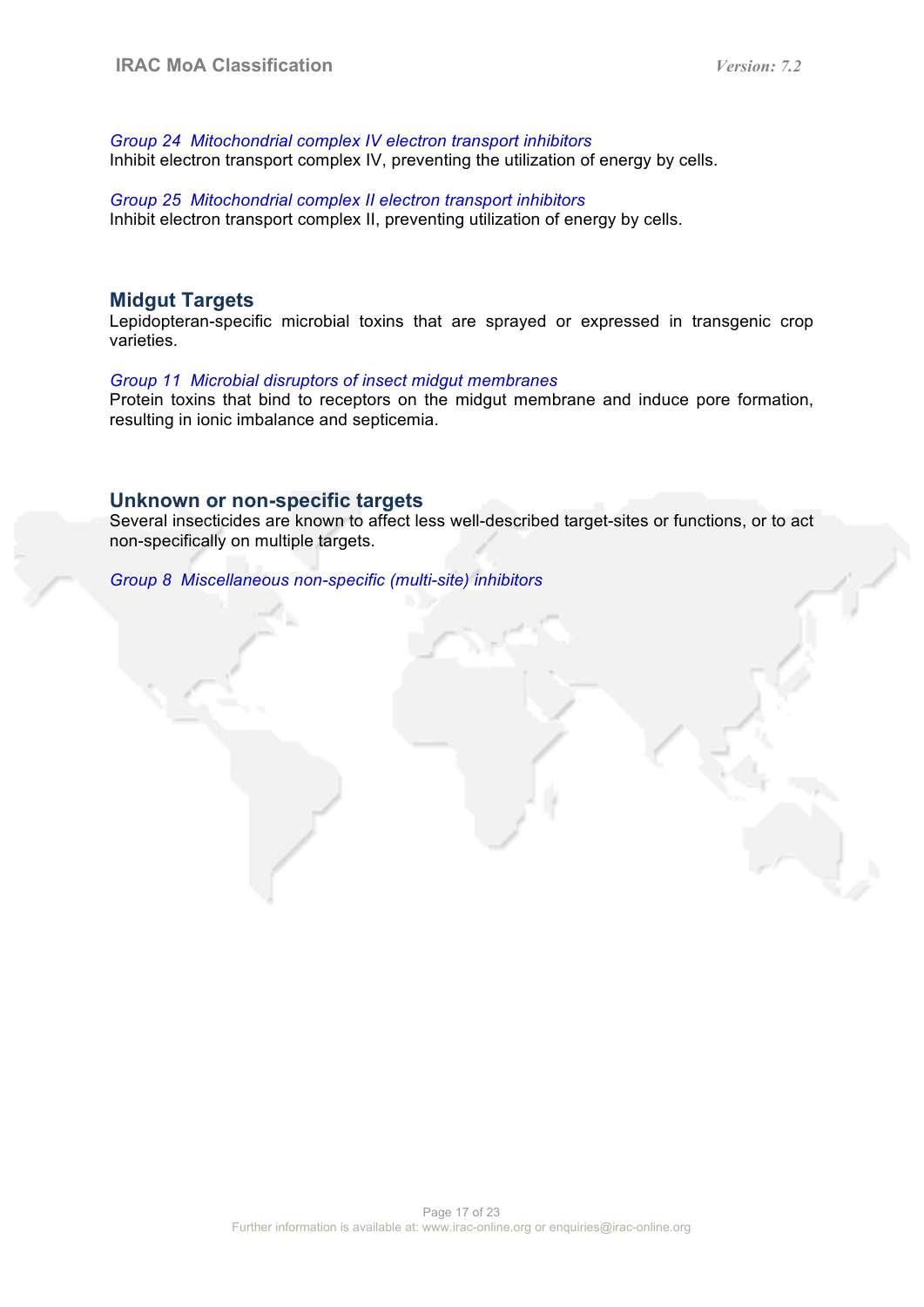## **Procedure for allocation of new insecticidal materials to the MoA classification**

IRAC maintains the MoA Classification scheme as the definitive, globally-recognised, ultimate authority on insecticide modes of action. In order to provide the best possible information for resistance management purposes, IRAC also issues regular updates of the scheme, in which newly introduced insecticides are allocated to an appropriate MoA classification group and structural sub-group, and in which re-classification or the correction of errors or anomalies for specific compounds is undertaken in light of definitive new information. This document details how these processes are administered by IRAC.

#### **Who is responsible for the process within IRAC?**

The IRAC MoA Team comprises technical representatives of the member companies with expertise in insect toxicology, pharmacology or biochemistry. All IRAC companies are eligible to contribute technical expertise to the group. The group meets regularly to consider the content and detail of the MoA scheme and makes proposals on significant additions, deletions or reallocations of compounds within the scheme for consideration by the IRAC Executive.

#### **Why and how often is the scheme updated?**

New versions of the scheme are issued periodically as and when necessary, as a result of the MoA Team's consideration of new information. The introduction of major new MoA groups or the reallocation of compounds or groups would merit the issue of a new version (vN). Minor changes or corrections that do not significantly impact the scheme are undertaken automatically at intervals as necessary, and sub-versions are issued (vN.n). New sub-versions may be issued up to several times per year as required, while new full versions are not anticipated more than once per year. The potential impact of proposed significant changes on derived versions of the scheme around the world is fully appreciated, especially in countries where MoA labelling of products is used. The MoA team is cognisant of these impacts and revisions are only proposed when the evidence for change is scientifically compelling.

#### **What evidence is needed to support MoA classification of a compound?**

Proposals for additions to the MoA scheme or for amendments to the current scheme should be submitted to the IRAC MoA team (details below). These proposals will be considered by the Team and a decision on the outcome will be provided to the proposer in due course. Published material in high quality, front line, peer-reviewed, scientific journals is especially useful as a source of information for consideration by the team, and those companies, bodies or individuals submitting proposals for consideration by the team are strongly encouraged to provide such information wherever possible. Corroborating information is also especially welcome. Unpublished material may be submitted in evidence, and the MoA team will interpret this appropriately.

Several types of data can be used to establish MoA (including the activation of proinsecticides to their actives). Convincing evidence to support the MoA hypothesis is needed. This includes the demonstration of a clear target effect (activation, inhibition, or modulation) at concentrations that can reasonably be expected in the intoxicated organism. Preferably, these data may be corroborated by physiological and/or symptomology studies to link insect mortality to the effect on the target site. A positive structure-activity correlation of *in vitro* efficacy with insecticidal potency, and/or target site mutations conferring resistance are required to further substantiate the proposed MoA.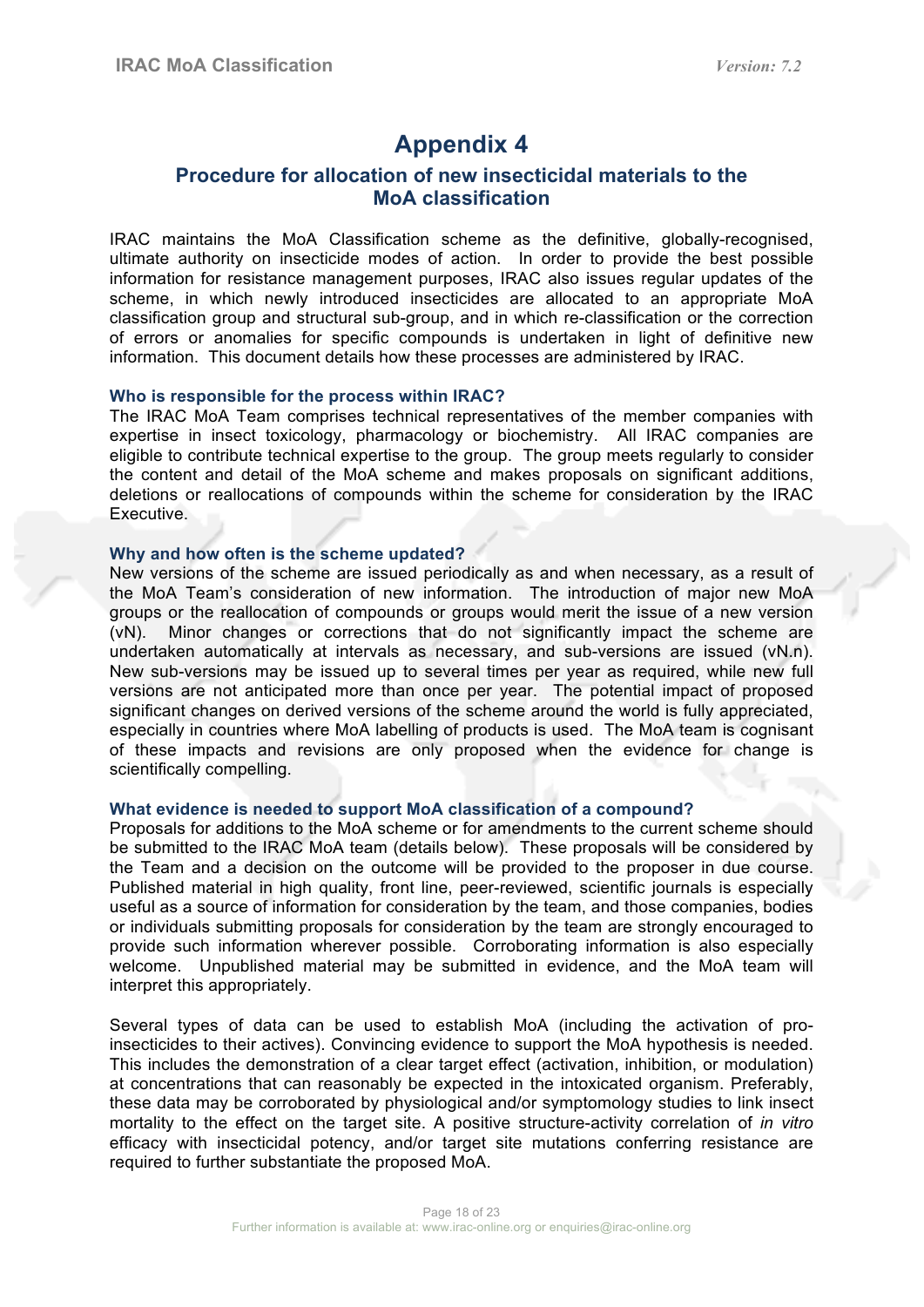#### **What are the criteria for establishing MoA Subgroups?**

Subgroups represent distinct chemical classes believed to have the same MoA, but that are different enough in chemical structure, or mode of interaction at the target protein, that the chance of selection for either metabolic or target-site cross-resistance is reduced compared to close analogs.

Subgroups may also distinguish compounds that may be chemically similar, but known to bind differently within the target or have differential selectivity among multiple targets. The cross-resistance potential between subgroups is higher than that between groups, and therefore rotation between subgroups should be avoided, except where there are no alternatives from other groups, and when cross-resistance mechanisms do not exist in the target populations.

#### **How are decisions made by the MoA Team?**

Given the definitive nature of the IRAC MoA scheme, the MoA Team regards it as an absolute priority that the highest levels of scientific integrity are always employed in the consideration and discussion of allocation of compounds. In general, agreement on allocation of a compound is usually arrived at through consensus within the Team following detailed discussion. Major decisions, for example the introduction of new MoA classes or sub-classes are proposed to the IRAC Executive for ratification. In the event that the Team cannot agree it may choose to place the case with a panel of external MoA experts to gain their written opinion before reconsidering the case. The composition of the expert panel is agreed in advance by the Team. If after reconsidering the particular case the team is still in disagreement, the matter will be passed to the IRAC Executive for further consideration. Where individual members of the Team are subject to a conflict of interests through company affiliation or other interests, they may choose to withdraw from discussion of particular compounds as they consider appropriate.

#### **How long does this process take?**

The MoA Team has a duty to make a definitive decision on allocation of a compound as quickly as possible following receipt of appropriate supporting evidence. For straightforward cases that do not require external consultation it should generally be expected that the Team could provide feedback to proposers within 3 months. The need for external consultants may extend the process to 6 months.

#### **To whom should proposals be sent?**

Proposals for new compounds or for changes to the current IRAC MoA scheme should be submitted to the IRAC MoA Team via the IRAC International Coordinator. A link to the coordinator is provided on the IRAC website (www.irac-online.org) at the bottom of each page under 'Contact'.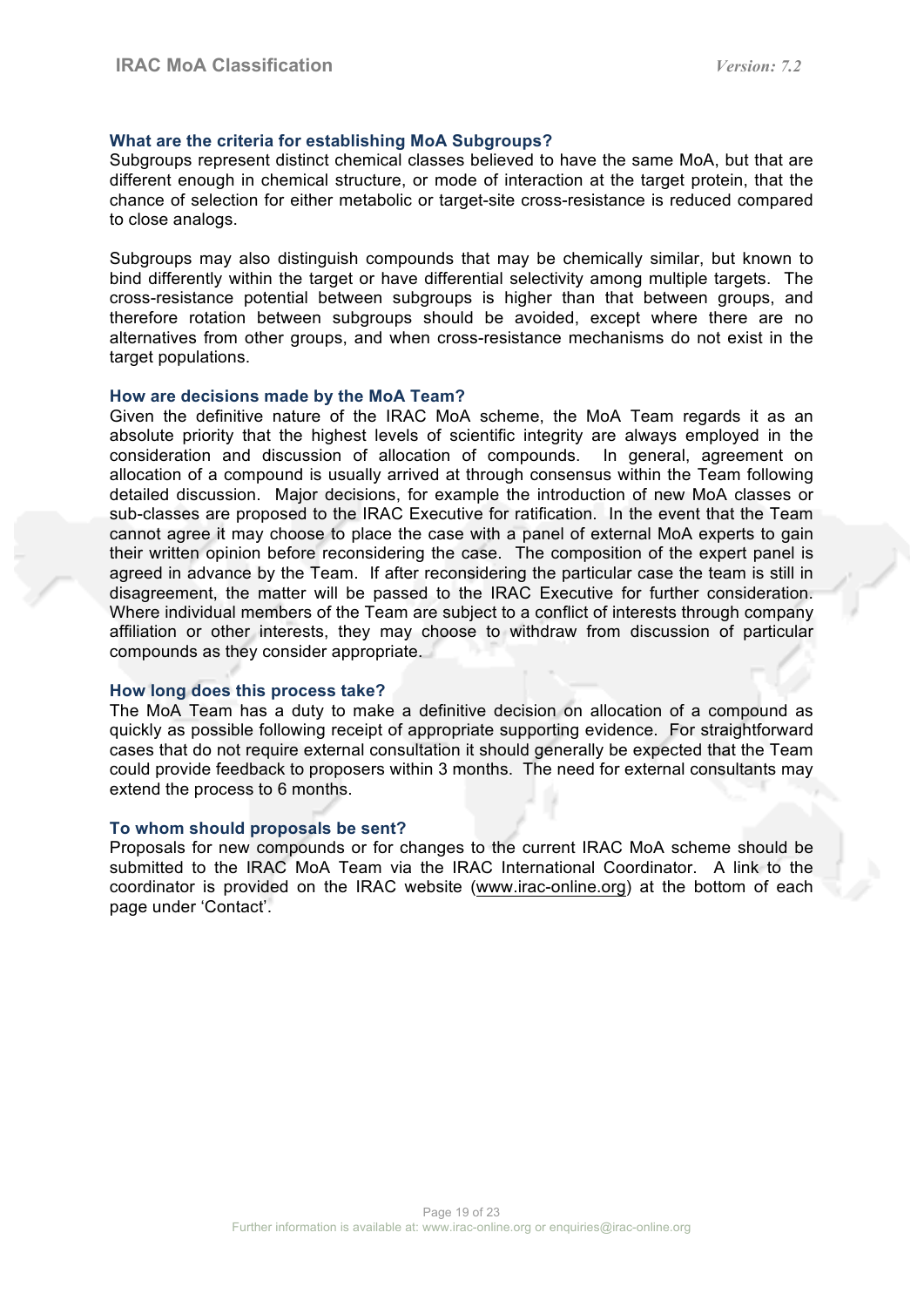## **Procedure for updates to IRAC MoA Classification Scheme**

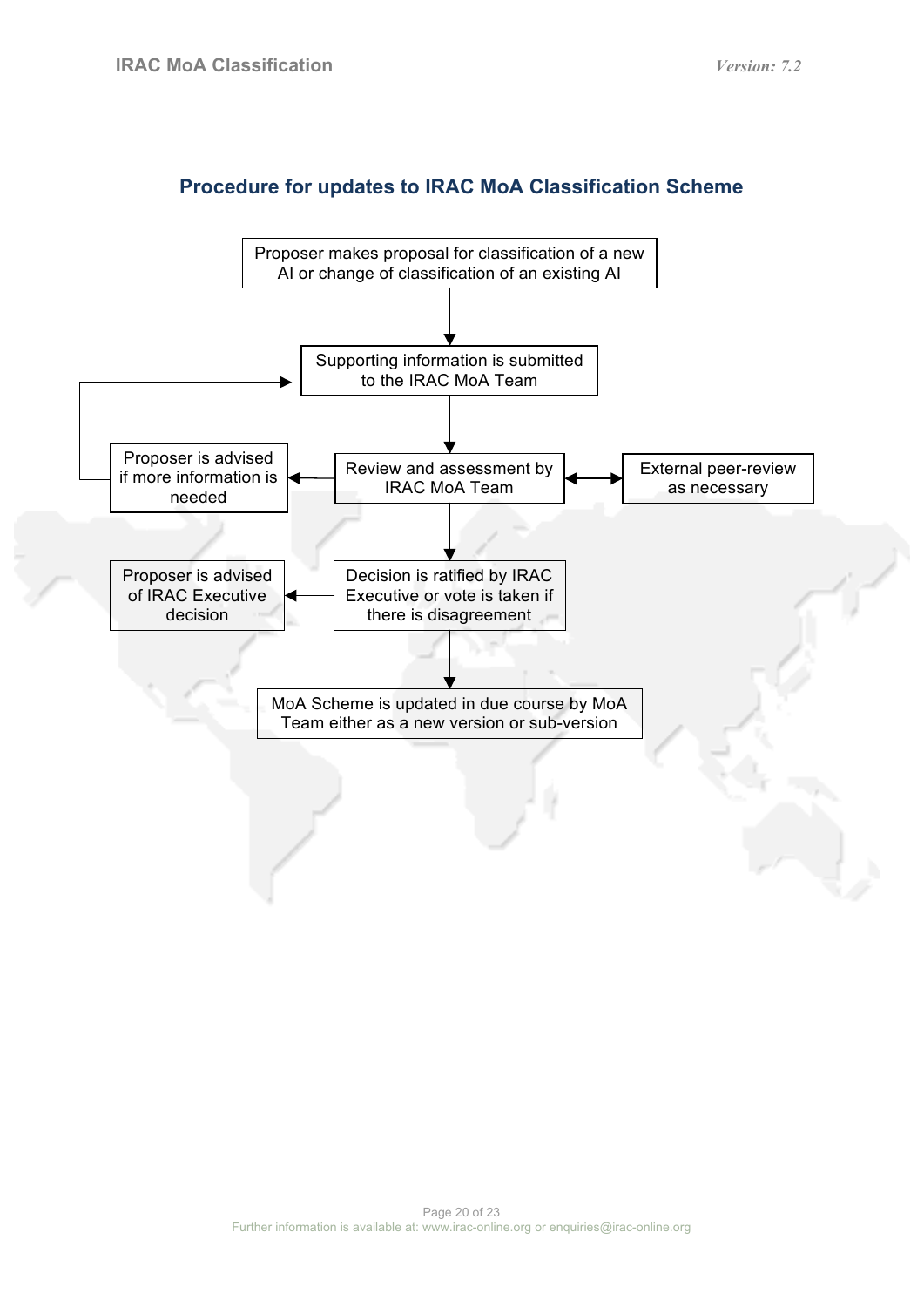# **Appendix 5**

## **Active Ingredients (Alphabetical Order) with MOA Classification**

| <b>Active Ingredient</b>            | <b>MOA</b><br>No. | <b>Active Ingredient</b>         | <b>MOA</b><br>No. |
|-------------------------------------|-------------------|----------------------------------|-------------------|
| Abamectin                           | 6                 | Carbosulfan                      | 1A                |
| Acephate                            | 1B                | Cartap hydrochloride             | 14                |
| Acequinocyl                         | 20 <sub>B</sub>   | Chinomethionat                   | <b>UN</b>         |
| Acetamiprid                         | 4A                | Chlorantraniliprole              | 28                |
| Acrinathrin                         | 3A                | Chlordane                        | 2A                |
| Alanycarb                           | 1A                | Chlorethoxyfos                   | 1B                |
| Aldicarb                            | 1A                | Chlorfenapyr                     | 13                |
| Allethrin                           | 3A                | Chlorfenvinphos                  | 1B                |
| alpha-Cypermethrin                  | 3A                | Chlorfluazuron                   | 15                |
| Aluminium phosphide                 | 24A               | Chlormephos                      | 1B                |
| Amitraz                             | 19                | Chloropicrin                     | 8B                |
| Azadirachtin                        | <b>UN</b>         | Chlorpyrifos                     | 1B                |
| Azamethiphos                        | 1B                | Chlorpyrifos-methyl              | 1B                |
| ٠<br>Azinphos-ethyl                 | 1B                | Chromafenozide                   | 18                |
| Azinphos-methyl                     | 1B                | Clofentezine                     | 10A               |
| Azocyclotin                         | 12B               | Clothianidin                     | 4A                |
| <b>Bacillus thuringiensis</b>       | 11A               | Coumaphos                        | 1B                |
| <b>Bacillus sphaericus</b>          | 11B               | Cryolite                         | <b>UN</b>         |
| <b>Bendiocarb</b>                   | 1A                | Cyanide                          | 24 <sub>B</sub>   |
| Benfuracarb                         | 1A                | Cyanophos                        | 1B                |
| Bensultap                           | 14                | Cyantraniliprole                 | 28                |
| Benzoximate                         | UN                | Cycloprothrin                    | 3A                |
| beta-Cyfluthrin                     | 3A                | Cyenopyrafen                     | 25                |
| beta-Cypermethrin                   | 3A                | Cyflumetofen                     | 25                |
| <b>Bifenazate</b>                   | <b>UN</b>         | Cyfluthrin                       | 3A                |
| <b>Bifenthrin</b>                   | 3A                | Cyhalothrin                      | 3A                |
| <b>Bioallethrin</b>                 | 3A                | Cyhexatin                        | 12B               |
| Bioallethrin S-cyclopentenyl isomer | 3A                | Cypermethrin                     | 3A                |
| Bioresmethrin                       | 3A                | Cyphenothrin (1R)-trans-isomers] | 3A                |
| <b>Bistrifluron</b>                 | 15                | Cyromazine                       | 17                |
| <b>Borax</b>                        | 8D                | d-cis-trans Allethrin            | 3A                |
| Bromopropylate                      | UN                | <b>DDT</b>                       | 3В                |
| Buprofezin                          | 16                | Deltamethrin                     | 3A                |
| Butocarboxim                        | 1A                | Demeton-S-methyl                 | 1B                |
| Butoxycarboxim                      | 1A                | Diafenthiuron                    | 12A               |
| Cadusafos                           | 1B                | Diazinon                         | 1B                |
| Calcium phosphide                   | 24A               | Dichlorvos/DDVP                  | 1B                |
| Carbaryl                            | 1A                | Dicofol                          | UN                |
| Carbofuran                          | 1A                | Dicrotophos                      | 1B                |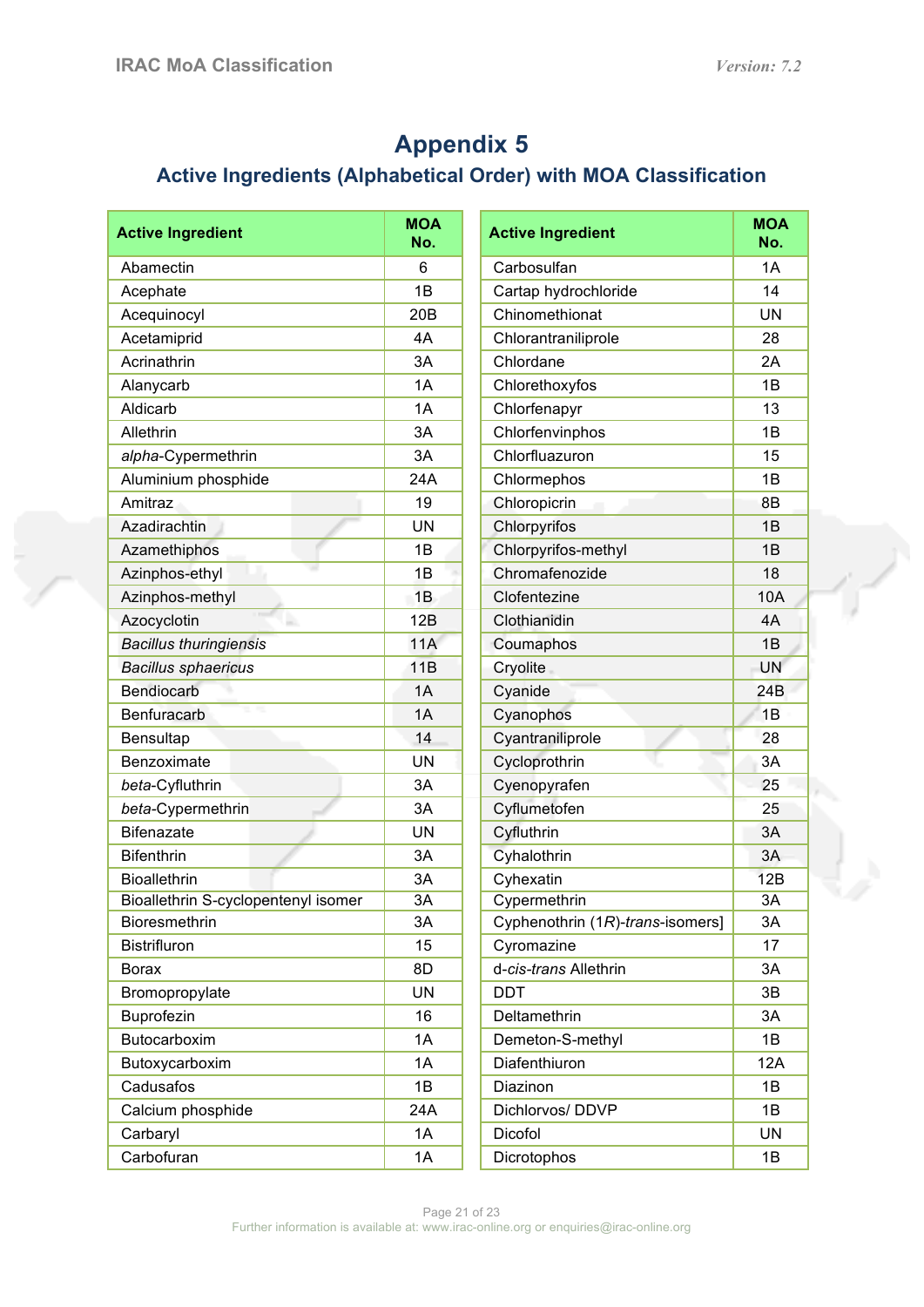## **IRAC MoA Classification** *Version: 7.2*

e<br>Geografia

| <b>Active Ingredient</b>       | <b>MOA</b><br>No. | <b>Active Ingredient</b>                                  | <b>MOA</b><br>No. |  |
|--------------------------------|-------------------|-----------------------------------------------------------|-------------------|--|
| Diflovidazin                   | 10A               | Halofenozide                                              | 18                |  |
| Diflubenzuron                  | 15                | Heptenophos                                               | 1B                |  |
| Dimethoate                     | 1B                | Hexaflumuron                                              | 15                |  |
| Dimethylvinphos                | 1B                | Hexythiazox                                               | 10A               |  |
| Dinotefuran                    | 4A                | Hydramethylnon                                            | 20A               |  |
| Disulfoton                     | 1B                | Hydroprene                                                | 7A                |  |
| <b>DNOC</b>                    | 13                | Imicyafos                                                 | 1B                |  |
| d-trans Allethrin              | 3A                | Imidacloprid                                              | 4A                |  |
| Emamectin benzoate             | 6                 | Imiprothrin                                               | 3A                |  |
| Empenthrin [(EZ)-(1R)-isomers] | 3A                | Indoxacarb                                                | 22A               |  |
| Endosulfan                     | 2A                | Isofenphos                                                | 1B                |  |
| <b>EPN</b>                     | 1B                | Isoprocarb                                                | 1A                |  |
| Esfenvalerate                  | 3A                | Isopropyl O- (methoxyaminothio-<br>phosphoryl) salicylate | 1B                |  |
| Ethiofencarb                   | 1A                | Isoxathion                                                | 1B                |  |
| Ethion                         | 1B                | Kadethrin                                                 | 3A                |  |
| Ethiprole                      | 2B                | Kinoprene                                                 | 7A                |  |
| Ethoprophos                    | 1B                | lambda-Cyhalothrin                                        | 3A                |  |
| Etofenprox                     | 3A                | Lepimectin                                                | $6\phantom{1}$    |  |
| Etoxazole                      | 10B               | Lufenuron                                                 | 15                |  |
| Famphur                        | 1B                | Malathion                                                 | 1B                |  |
| Fenamiphos                     | 1B                | Mecarbam                                                  | 1B                |  |
| Fenazaquin                     | 21A               | Metaflumizone                                             | 22B               |  |
| Fenbutatin oxide               | 12B               | Methamidophos                                             | 1B                |  |
| Fenitrothion                   | 1B                | Methidathion                                              | 1B                |  |
| Fenobucarb                     | 1A                | Methiocarb                                                | 1A                |  |
| Fenoxycarb                     | 7B                | Methomyl                                                  | 1A                |  |
| Fenpropathrin                  | 3A                | Methoprene                                                | 7A                |  |
| Fenpyroximate                  | 21A               | Methoxychlor                                              | 3B                |  |
| Fenthion                       | 1B                | Methoxyfenozide                                           | 18                |  |
| Fenvalerate                    | 3A                | Methyl bromide                                            | 8A                |  |
| Fipronil                       | 2B                | Metolcarb                                                 | 1A                |  |
| Flonicamid                     | 9C                | Mevinphos                                                 | 1B                |  |
| Fluacrypyrim                   | 20C               | Milbemectin                                               | 6                 |  |
| Flubendimide                   | 28                | Monocrotophos                                             | 1B                |  |
| Flucycloxuron                  | 15                | Naled                                                     | 1B                |  |
| Flucythrinate                  | 3A                | Nicotine                                                  | 4Β                |  |
| Flufenoxuron<br>15             |                   | Nitenpyram                                                | 4A                |  |
| Flumethrin                     | 3A                | Novaluron                                                 | 15                |  |
| Formetanate                    | 1A                | Noviflumuron                                              | 15                |  |
| Fosthiazate                    | 1B                | Omethoate                                                 | 1B                |  |
| Furathiocarb                   | 1A                | Oxamyl                                                    | 1A                |  |
| gamma-Cyhalothrin              | 3A                | Oxydemeton-methyl                                         | 1B                |  |
| Halfenprox<br>3A               |                   | Parathion                                                 | 1B                |  |